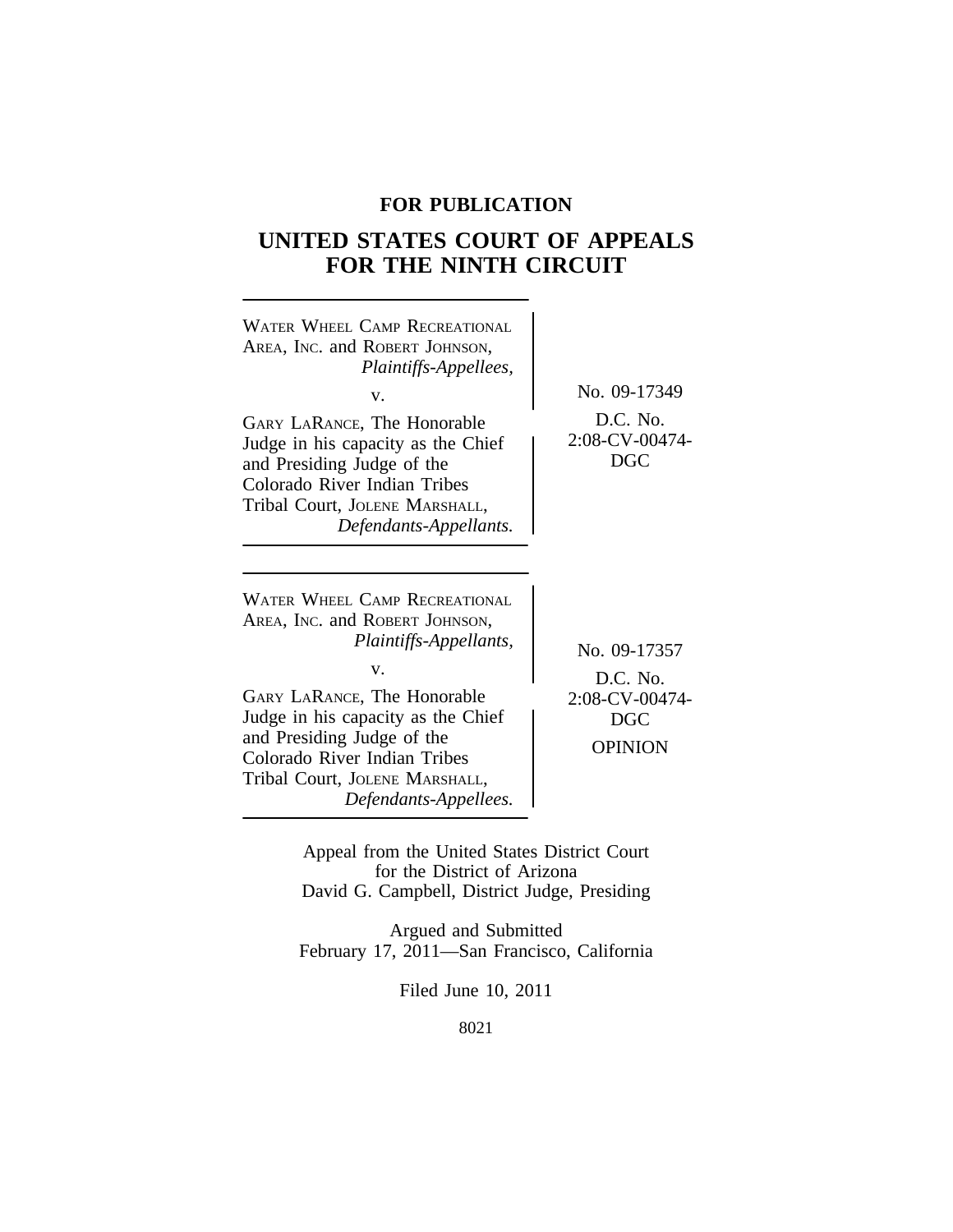Before: Richard C. Tallman and Consuelo M. Callahan, Circuit Judges, and Suzanne B. Conlon,\* District Judge.

Per Curiam Opinion

<sup>\*</sup>The Honorable Suzanne B. Conlon, United States District Judge for the Northern District of Illinois, sitting by designation.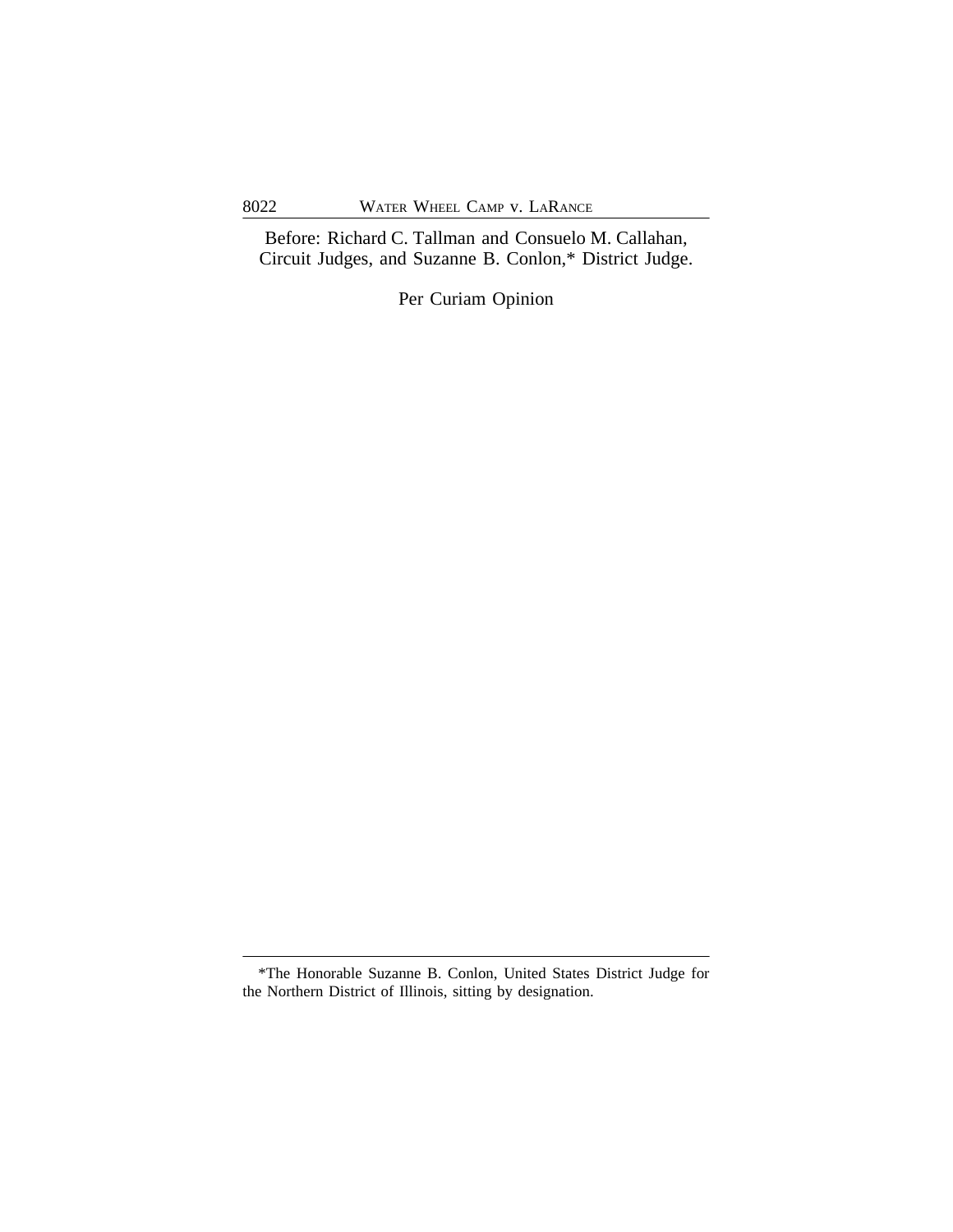### **COUNSEL**

Tim Vollmann and Gwenellen P. Janov (argued), Albuquerque, New Mexico, for defendants-appellants The Honorable Gary LaRance and Jolene Marshall.

Dennis J. Whittlesey (argued), Dickinson Wright PLLC, Washington D.C., for plaintiff-cross-appellant Water Wheel Camp Recreational Area, Inc., and plaintiff-appellee Robert Johnson.

Ellison Folk and Winter King, Shute, Mihaly & Weinberger LLP, San Francisco, California; Eric Shepard, Office of the Attorney General, Parker, Arizona, for amicus curiae Colorado River Indian Tribes.

Carl Bryant Rogers, VanAmberg, Rogers, Yepa, Abeita & Gomez, LLP, Santa Fe, New Mexico; Melody L. McCoy, Native American Rights Fund, Boulder, Colorado, for amicus curiae The National American Indian Court Judges Association.

John L. Smeltzer (argued), Environment & Natural Resources Division, United States Department of Justice, Washington D.C., for amicus curiae United States.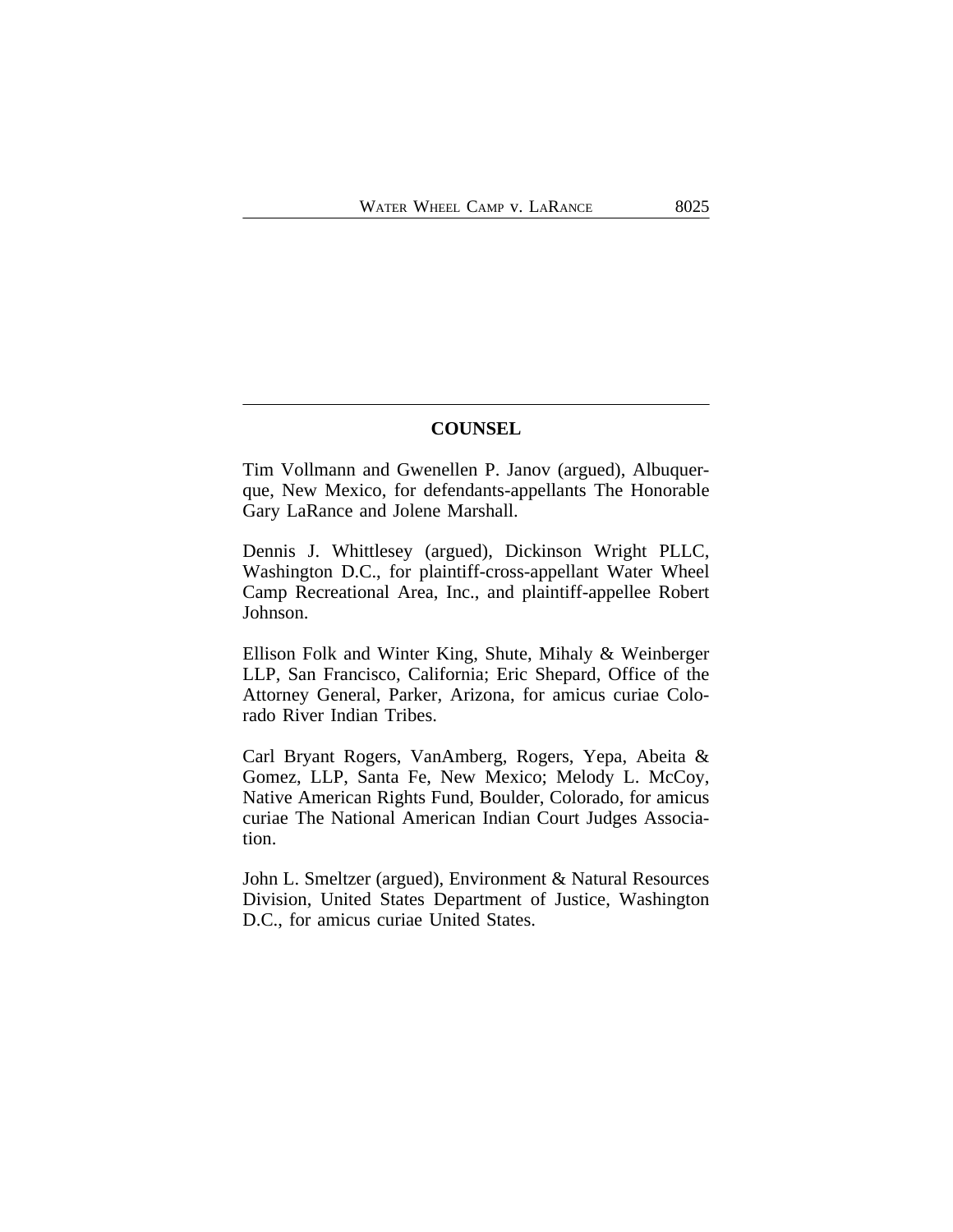Rob Roy Smith, Ater Wynne LLP, Seattle, Washington, for amicus curiae Nez Perce Tribe, Stillaguamish Tribe of Indians, Confederated Salish and Kootenai Tribes of the Flathead Reservation, Confederated Tribes of the Siletz Indians of Oregon, Duckwater Shoshone Tribe, and the National Congress of American Indians.

Timothy Ward Woolsey, Nespelem, Washington, for amicus curiae Confederated Tribes of the Colville Indian Reservation.

#### **OPINION**

### PER CURIAM:

A tribal court system exercised jurisdiction over a non-Indian closely held corporation and its non-Indian owner in an unlawful detainer action for breach of a lease of tribal lands and trespass. It entered judgment in favor of the tribe. We examine the extent of an Indian tribe's civil authority over non-Indians acting on tribal land within the reservation. We hold that under the circumstances presented here, where there are no sufficient competing state interests at play, *Nevada v. Hicks*, 533 U.S. 353, 359-60 (2001), the tribe has regulatory jurisdiction through its inherent authority to exclude, independent from the power recognized in *Montana v. United States*, 450 U.S. 544 (1981). Because regulatory jurisdiction exists, we also consider whether adjudicative jurisdiction exists. In light of Supreme Court precedent recognizing tribes' inherent civil authority over non-Indian conduct on tribal land and congressional interest in promoting tribal self-government, we conclude that it does. Finally, applying traditional personal jurisdiction principles, we hold that in this instance, the tribal court has personal jurisdiction over a non-Indian agent acting on tribal land.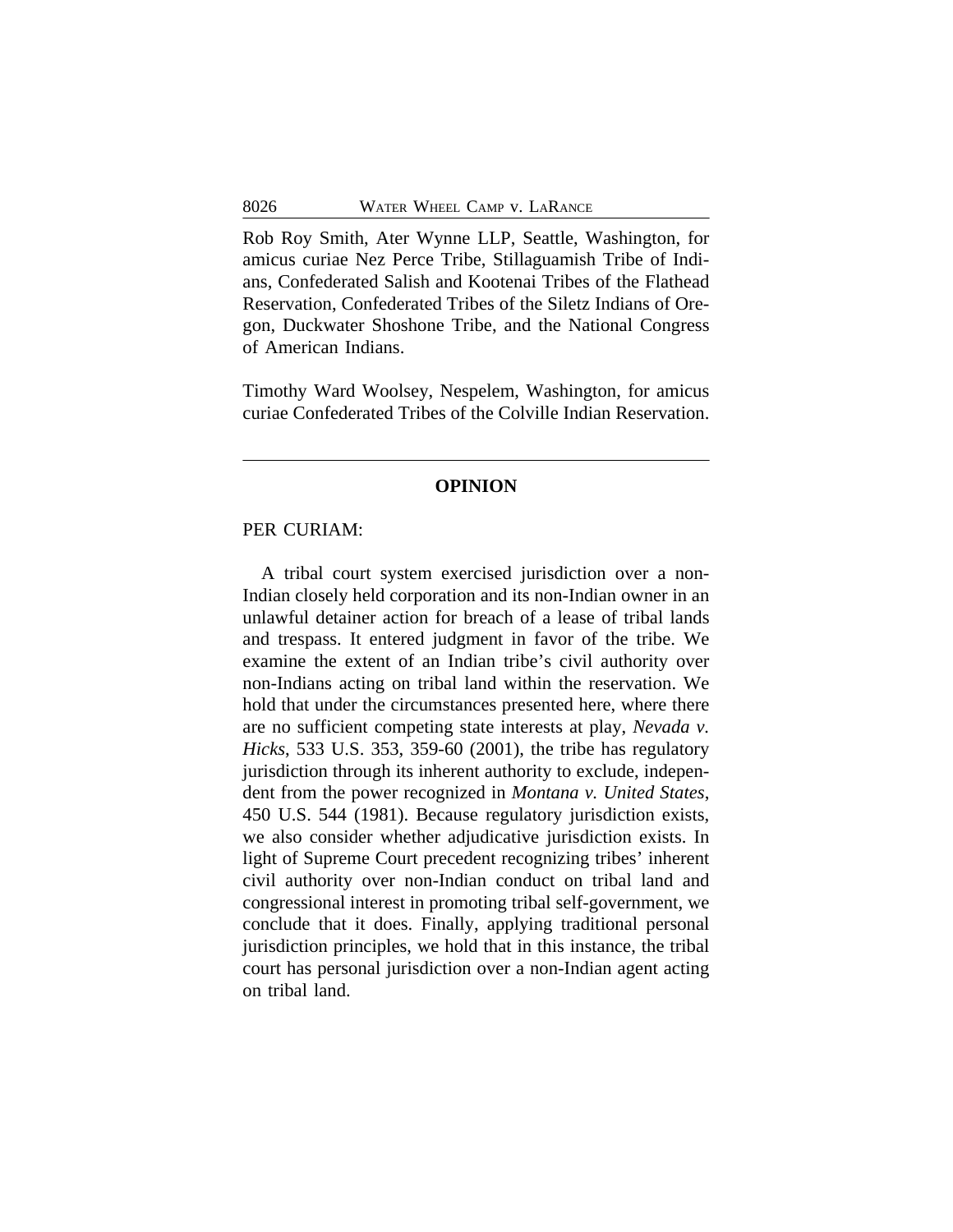### **I**

In 1975, the Colorado River Indian Tribes ("CRIT") and Water Wheel Camp Recreational Area, Inc. ("Water Wheel") entered into a thirty-two-year business lease of twenty-six acres of CRIT tribal land located within the reservation along the California side of the Colorado River. The land is held in trust by the United States and the local Superintendent of the Bureau of Indian Affairs ("BIA") approved the lease under the authority delegated by the Secretary of the Department of the Interior, as required by law.**<sup>1</sup>** *See* 25 U.S.C. § 415(a) (2006). Throughout the term of the lease, Water Wheel operated a recreational resort on the leased tribal land that included a marina, convenience store, bar, trailer and camping spaces, and related facilities.

Robert Johnson, a non-Indian, purchased from non-Indian owners half of Water Wheel's stock in 1981 and the remaining stock in 1985, at which point he became president of the corporation. He controlled and operated the Water Wheel resort on CRIT land for more than twenty-two years while living at the site. Under the lease agreement, he collected rents from the resort's subtenants and paid that rent to the tribe. The lease called for renegotiation of the minimum base rental value after twenty-five years to more accurately reflect the current market value, but in 2000, when it was time to renegotiate, the CRIT and Johnson (acting on behalf of Water Wheel) failed to reach an agreement. After that, Water Wheel stopped making payments as required by the lease. Beginning in 2001, the corporation stopped paying the required percentage of gross business receipts. It paid only nominal rent in 2003 and 2004, and failed to pay any rent at all beginning in 2005.

**<sup>1</sup>**Water Wheel contested the status of the land before the tribal court, but waived the argument before the district court. Water Wheel and Robert Johnson concede that outside of the lease, they have no right to occupy or use the land.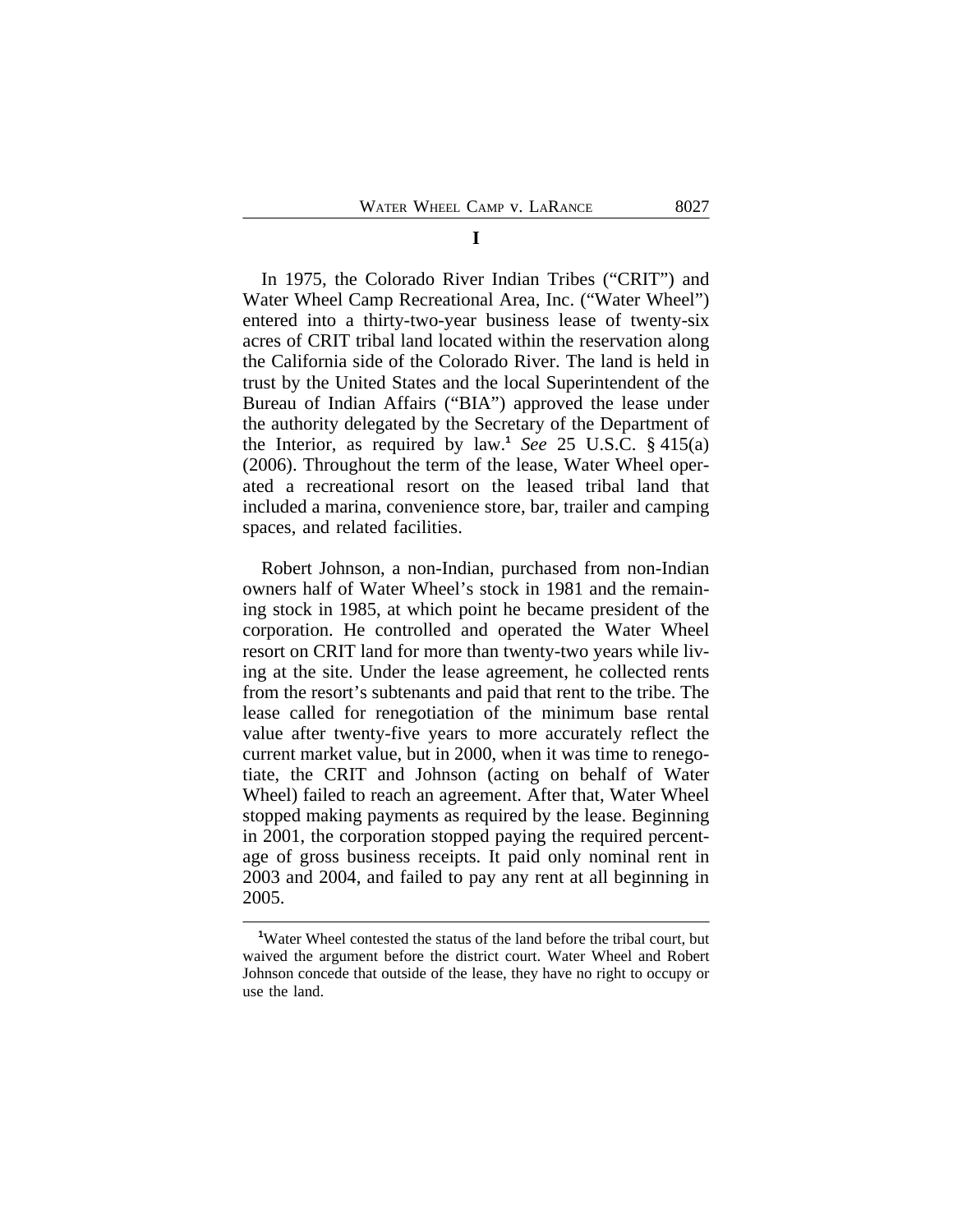When the lease expired on July 6, 2007, Water Wheel and Johnson failed to vacate the property "peaceably and without legal process" as the lease required. Instead, Johnson continued to operate Water Wheel and collect funds from resort patrons, but paid nothing to the tribe. When he refused to vacate, the CRIT filed suit against Water Wheel and Johnson in tribal court for eviction, unpaid rent, damages from the tribe's loss of use of their property, and attorney's fees. Johnson and Water Wheel challenged both the tribe's right to evict them and the jurisdiction of the CRIT tribal courts. They moved to dismiss, arguing in relevant part that the tribal court lacked subject matter jurisdiction under *Montana*, 450 U.S. 544, and lacked personal jurisdiction over Johnson.

The tribal court denied the motions to dismiss and, following a three-day trial on the merits, ruled in favor of the CRIT on all claims. The tribal court found that because Water Wheel had entered into a consensual relationship with the tribe through commercial dealings, the court had subject matter jurisdiction over Water Wheel under *Montana*'s first exception.**<sup>2</sup>** Regarding Johnson himself, the tribal court reasoned that it had subject matter jurisdiction over the breach of lease under Montana's first exception and that it had personal jurisdiction over him because Johnson had "sufficient minimum contacts" with the CRIT to support the exercise of jurisdiction. Specifically, the court determined that Johnson's business dealings and his continuing trespass after the lease expired provided sufficient contacts necessary to establish personal jurisdiction. The court further reasoned that it had subject matter jurisdiction over Water Wheel and Johnson

**<sup>2</sup>***Montana*, discussed in greater detail below, held that a tribe may not regulate the activities of non-Indians on non-Indian fee land within the reservation unless one of two exceptions applies. The first exception exists where non-Indians "enter consensual relationships with the tribe or its members," and the second exception exists where the conduct of a non-Indian "threatens or has some direct effect on the political integrity, the economic security, or the health or welfare of the tribe." 450 U.S. at 566.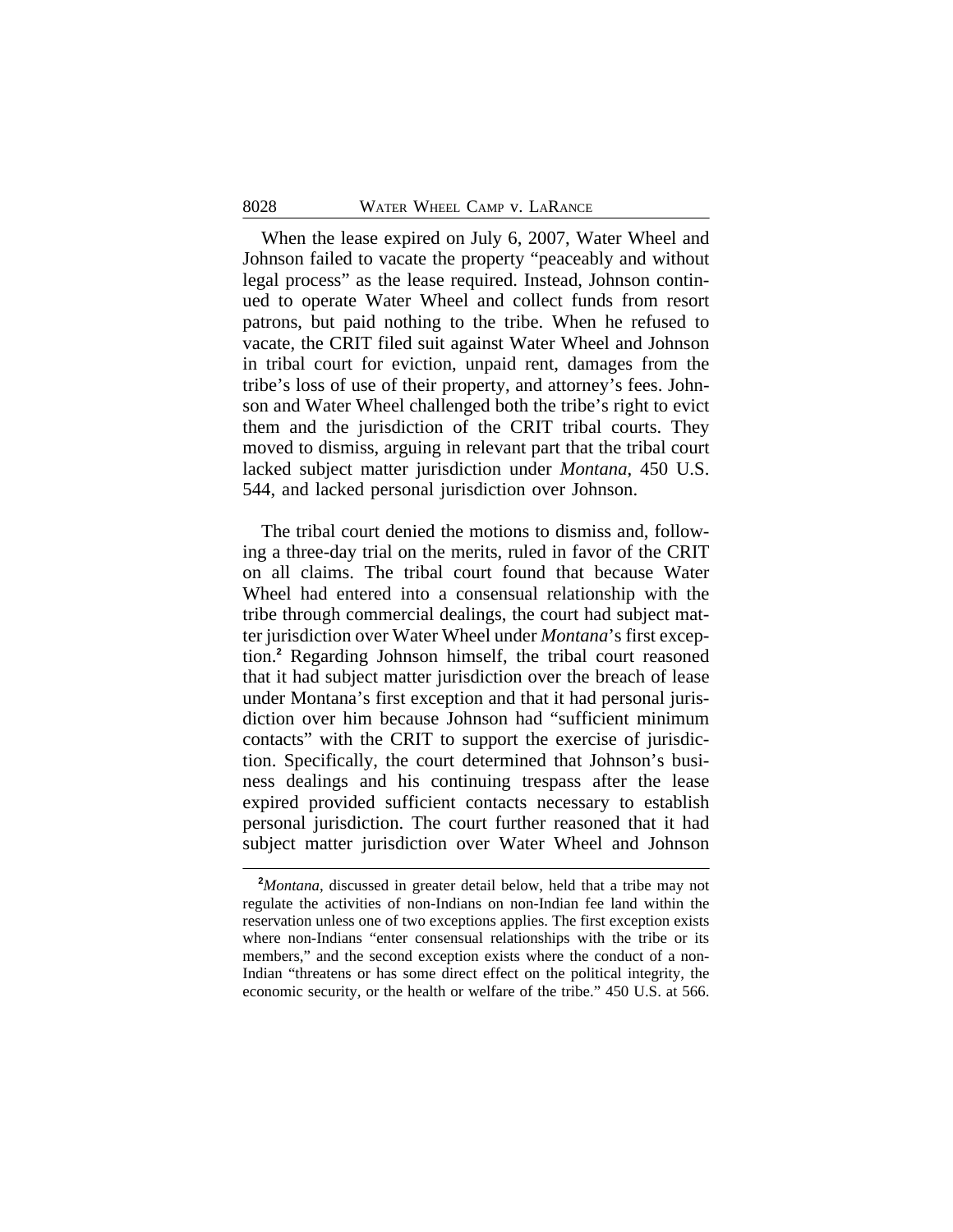through its own laws and ordinances for purposes of eviction and assessing damages.

Finally, the tribal court noted that Water Wheel and Johnson had repeatedly and willfully disobeyed pretrial orders compelling discovery of financial and corporate records. As a sanction, the court found as true the tribe's contention that Water Wheel and Johnson were "alter egos" and, pursuant to tribal rules of civil procedure that mirror the Federal Rules of Civil Procedure, that the facts embraced in the discovery requests were established as the tribe had claimed. Specifically, the tribal court found that Water Wheel was inadequately capitalized; that the corporation and Johnson had made gifts to each other since 1999 in fraud of creditors; and that Johnson borrowed funds for his own personal use, failed to maintain separate financial records, failed to keep formal corporate board meeting minutes, failed to elect directors, and had commingled corporate money with his own personal assets instead of paying the rent. In light of these factual findings, the tribal court pierced the corporate veil to hold Johnson personally and jointly liable for all damages related to breach of the lease agreement.

The tribal court of appeals affirmed.**<sup>3</sup>** In a fifty-eight-page opinion, the appellate court held that the CRIT had subject matter jurisdiction both through its inherent sovereign authority and through the first and second *Montana* exceptions. The court noted the importance the Supreme Court has placed on land ownership in determining questions of civil jurisdiction. It also observed that in light of the long-recognized power of Indian tribes to exclude non-Indians from Indian-owned land, the Court has, with one narrow exception, "consistently upheld the exercise of tribal authority over non-member activ-

**<sup>3</sup>**The court reversed the award for trespass damages and remanded for recalculation based on the fair rental value of the formerly leased property. That issue is not before us.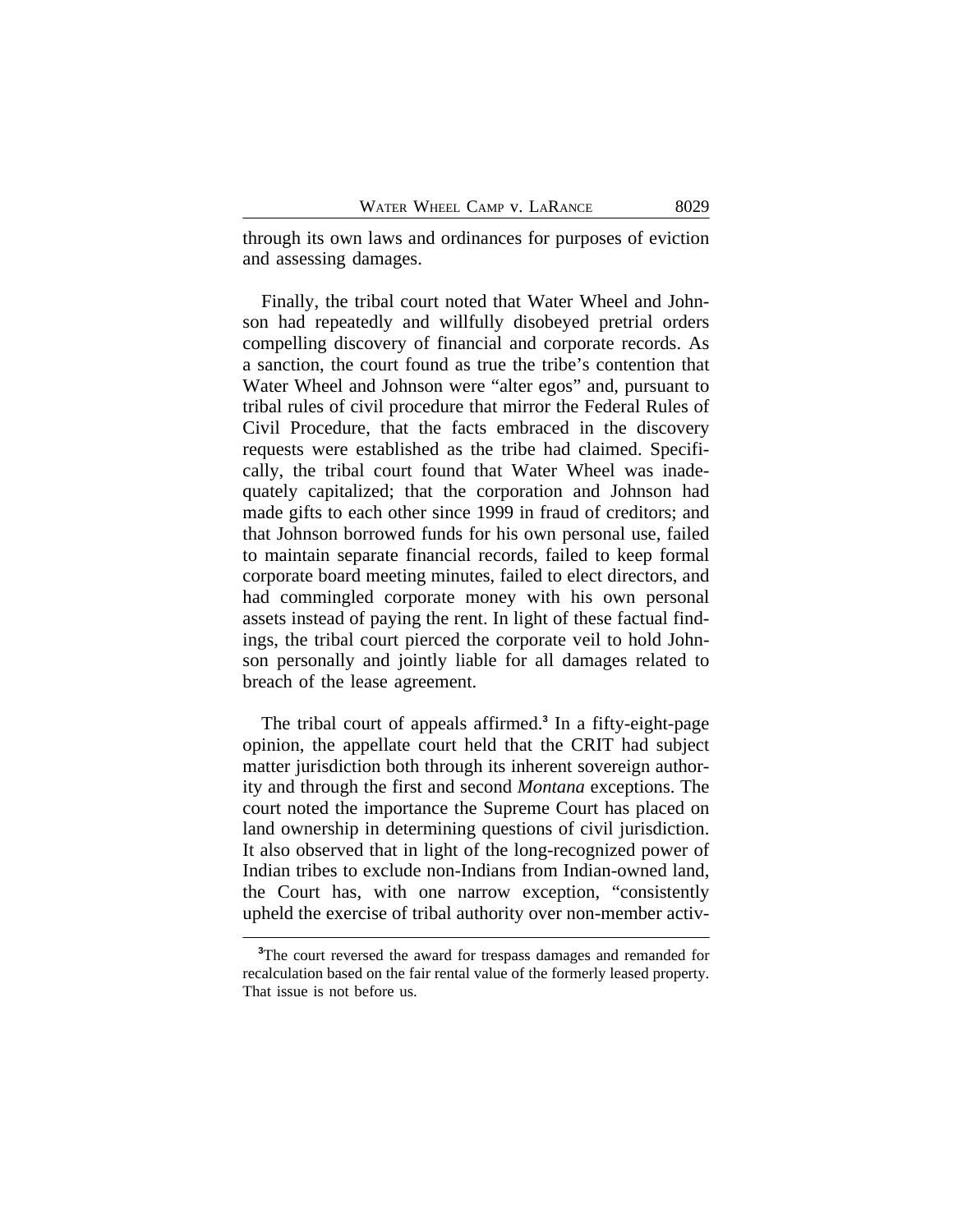ity *on tribal or other Indian owned land* within an Indian reservation" (emphasis in original).

The appellate court further determined that *Montana*'s first exception was satisfied because the possessory claims of Water Wheel and Johnson flowed solely from a federally approved surface lease of lands owned by the tribe within its reservation and thus clearly constituted a consensual relationship. Additionally, the court found that *Montana*'s second exception was satisfied because substantial tribal revenues were at stake and because, "[f]or the Tribe, as for most Indian tribes, its land constitutes its single most valuable economic asset," and the activities of Johnson and Water Wheel interfered with the tribe's ability to manage and use its own land.

Regarding personal jurisdiction over Johnson, the court found that in agreeing to and benefitting from the lease, Johnson had consented to the tribal court's exercise of jurisdiction. For purposes of the trespass claim, the court found that the damages were properly directed at Johnson as an individual because he had overstayed the lease. The court also noted that both Water Wheel and Johnson had been properly served while on the Water Wheel site within the reservation.

While the case was pending before the tribal court, Water Wheel and Johnson filed a complaint in the District of Arizona seeking declaratory and injunctive relief against the tribal court's exercise of jurisdiction. After the tribal court of appeals issued its decision, the district court reviewed the jurisdictional questions. The district court declined to reach the question whether the tribe's inherent authority to exclude non-Indians from tribal land provided jurisdiction over Water Wheel. Relying on the facts surrounding the lease between the CRIT and Water Wheel, the district court found a consensual relationship existed and that the tribal court had subject matter jurisdiction over Water Wheel under *Montana*'s first exception.**<sup>4</sup>**

<sup>&</sup>lt;sup>4</sup>The court reasoned that it did not need to reach the question regarding the tribe's inherent authority given its decision that *Montana*'s first excep-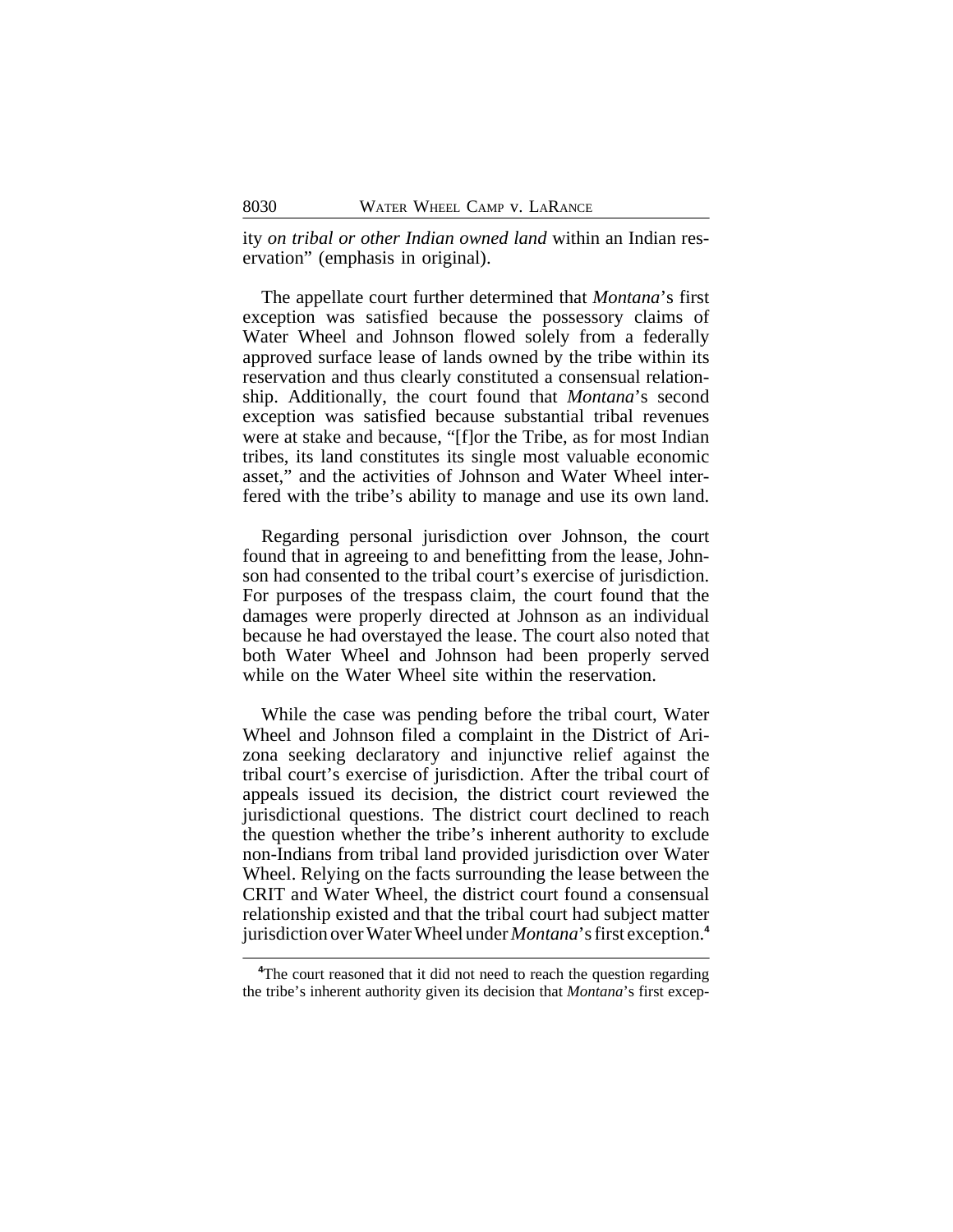The court further determined that the tribe had not waived its sovereign powers through the lease and that BIA regulations did not preempt tribal court jurisdiction.

The district court rejected the tribe's argument that its inherent power to exclude provides a basis for jurisdiction over Johnson independent of *Montana*, reasoning that *Montana* applied to determine whether a tribe could exercise its inherent authority to exclude. In a footnote, the court attempted to clarify that its decision addressed only whether the tribe's authority to exclude provided a jurisdictional basis for Johnson, not that *Montana* would prevent the tribe from excluding Johnson from tribal land. The court did not consider the connection between the tribe's authority to exclude and its regulatory jurisdiction, nor did it consider whether the tribe's status as landowner made any difference to the analysis.

Considering tribal court's jurisdiction over Johnson, the district court first determined whether Johnson's relationship with the CRIT was consensual. Johnson argued that he had protested the CRIT's involvement and had not understood that he, personally, would be dealing with the tribe, so the relationship was not voluntary. The district court agreed, noting that the tribal court made no factual findings regarding voluntariness to which the clearly erroneous standard of review could be applied. The district court reasoned that the evidence regarding Johnson's personal understanding could not "fairly be characterized as his personal consent to the tribe's jurisdiction," so Johnson could not have entered into a consensual relationship with the tribe.

tion provided a basis for jurisdiction. Apparently, the court failed to recognize that in applying *Montana* unnecessarily, it improperly expanded limitations on tribal sovereignty that, with only one narrow exception, have been applied exclusively to non-Indian land.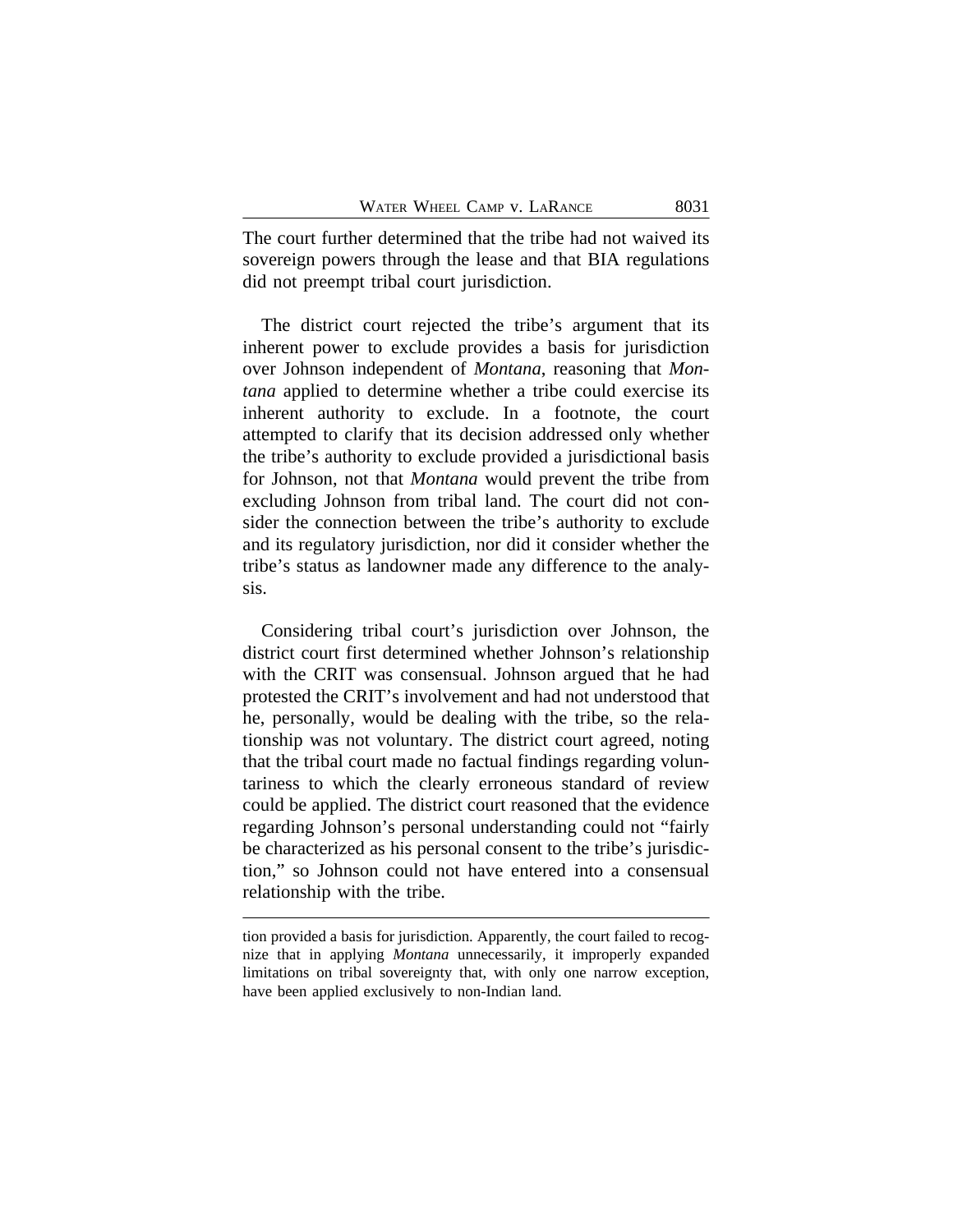Finally, the district court rejected the argument that the tribal court had jurisdiction over Johnson through a provision in the lease specifying that Water Wheel, its agents, and its employees would abide by tribal laws and regulations. Nothing in the provision, the court reasoned, suggested that Water Wheel had agreed that its agents would be subject to tribal court jurisdiction. The district court declined to consider the second *Montana* exception, reasoning that the defendants had not made that argument.

Both parties appealed.

### **II**

We have jurisdiction under 28 U.S.C. § 1291. A decision regarding tribal court jurisdiction is reviewed *de novo*, and factual findings are reviewed for clear error. *Smith v. Salish Kootenai College*, 434 F.3d 1127, 1130 (9th Cir. 2006); *FMC v. Shoshone-Bannock Tribes*, 905 F.2d 1311, 1313-14 (9th Cir. 1990). We have also recognized that because tribal courts are competent law-applying bodies, the tribal court's determination of its own jurisdiction is entitled to "some deference." *Id*. at 1313 (citing *Santa Clara Pueblo v. Martinez*, 436 U.S. 49, 65-66 (1978)).

As we consider questions of tribal jurisdiction, we are mindful of "the federal policy of deference to tribal courts" and that "[t]he federal policy of promoting tribal selfgovernment encompasses the development of the entire tribal court system, including appellate courts." *Iowa Mut. Ins. Co. v. LaPlante*, 480 U.S. 9, 16-17 (1987); *see also United States v. Wheeler*, 435 U.S. 313, 332 (1978) (recognizing that "tribal courts are important mechanisms for protecting significant tribal interests").

#### **III**

In considering the extent of a tribe's civil authority over non-Indians on tribal land, we first acknowledge the long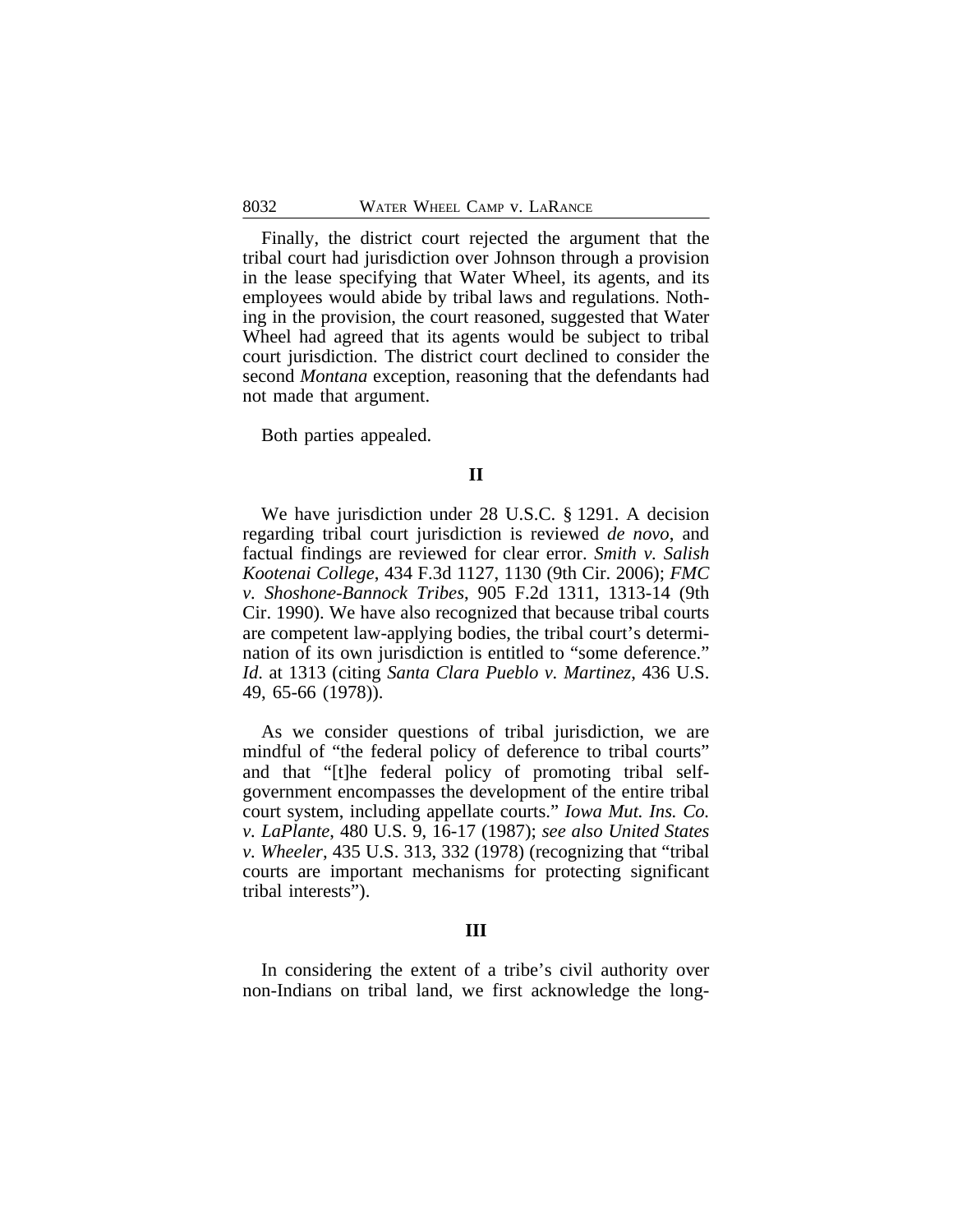standing rule that Indian tribes possess inherent sovereign powers, including the authority to exclude, *New Mexico v. Mescalero Apache Tribe*, 462 U.S. 324, 333 (1983) ("A tribe's power to exclude nonmembers entirely or to condition their presence on the reservation is . . . well established."), unless Congress clearly and unambiguously says otherwise. *United States v. Lara*, 541 U.S. 193, 200 (2004) (recognizing that "the Constitution grants Congress broad general powers to legislate in respect to Indian tribes, powers that we have consistently described as 'plenary and exclusive' " (citations omitted)); *Santa Clara Pueblo*, 436 U.S. at 58, 60 (recognizing Congress's "superior and plenary control" over matters of tribal sovereignty and noting that "a proper respect both for tribal sovereignty itself and for the plenary authority of Congress in this area cautions that we tread lightly in the absence of clear indications of legislative intent"); *see also* William C. Canby, Jr., *American Indian Law in a Nutshell* 101 (5th ed. 2009) ("Although the doctrine of plenary power of Congress over tribal sovereignty has its critics, it remains in full strength in the courts, so long as Congress makes its intent to limit sovereignty clear." (internal citation omitted)).

From a tribe's inherent sovereign powers flow lesser powers, including the power to regulate non-Indians on tribal land. *South Dakota v. Bourland*, 508 U.S. 679, 689 (1993) (recognizing that a tribe's power to exclude includes the incidental power to regulate). We also adhere to the Supreme Court's instruction that a tribe's adjudicative authority may not exceed its regulatory authority. *Strate v. A-1 Contractors*, 520 U.S. 438, 453 (1997). To exercise its inherent civil authority over a defendant, a tribal court must have both subject matter jurisdiction—consisting of regulatory and adjudicative jurisdiction—and personal jurisdiction. The question we consider is whether and to what extent *Montana* limits these powers. We turn first to the question of subject matter jurisdiction.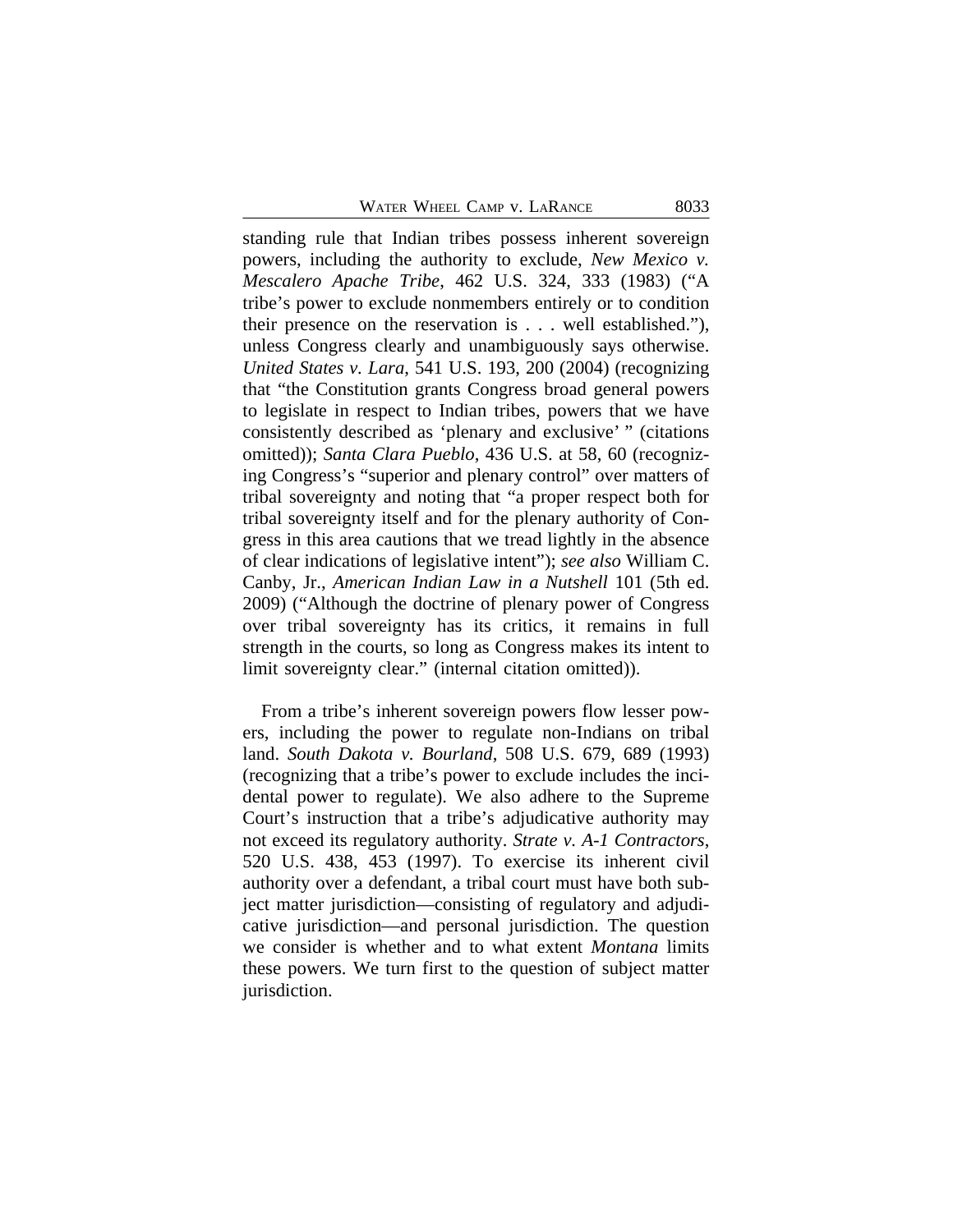#### **A**

*Montana* is "the pathmarking case concerning tribal civil authority over nonmembers." *Strate*, 520 U.S. at 445. In *Montana*, the Supreme Court stated that the "exercise of tribal power beyond what is necessary to protect tribal selfgovernment or to control internal relations is inconsistent with the dependent status of the tribes, and so cannot survive without express congressional delegation." *Montana*, 450 U.S. at 564. The narrow question the Court considered in light of this test concerned the tribe's exercise of regulatory jurisdiction over non-Indians on *non-Indian* land within the reservation.**<sup>5</sup>** *Id.* at 557 ("Though the parties in this case have raised broad questions about the power of the Tribe to regulate hunting and fishing by non-Indians on the reservation, the regulatory issue before us is a narrow one . . . the question of the power of the Tribe to regulate non-Indian fishing and hunting on reservation land owned in fee by nonmembers of the Tribe.").

**[1]** The Court noted two exceptions to this limitation on tribal powers. First, the Court stated that

[t]o be sure, Indian tribes retain inherent sovereign power to exercise some forms of civil jurisdiction over non-Indians on their reservations, even on non-Indian fee lands. A tribe may regulate, through taxation, licensing, or other means, the activities of nonmembers who enter consensual relationships with the tribe or its members, through commercial dealing, contracts, leases, or other arrangements.

*Id*. at 565. Second, the Court stated that, "[a] tribe may also retain inherent power to exercise civil authority over the conduct of non-Indians on fee lands within its reservation when that conduct threatens or has some direct effect on the politi-

**<sup>5</sup>**A reservation may contain both Indian and non-Indian land, and Indian land may also exist outside of a reservation. *See* 18 U.S.C. § 1151 (2006).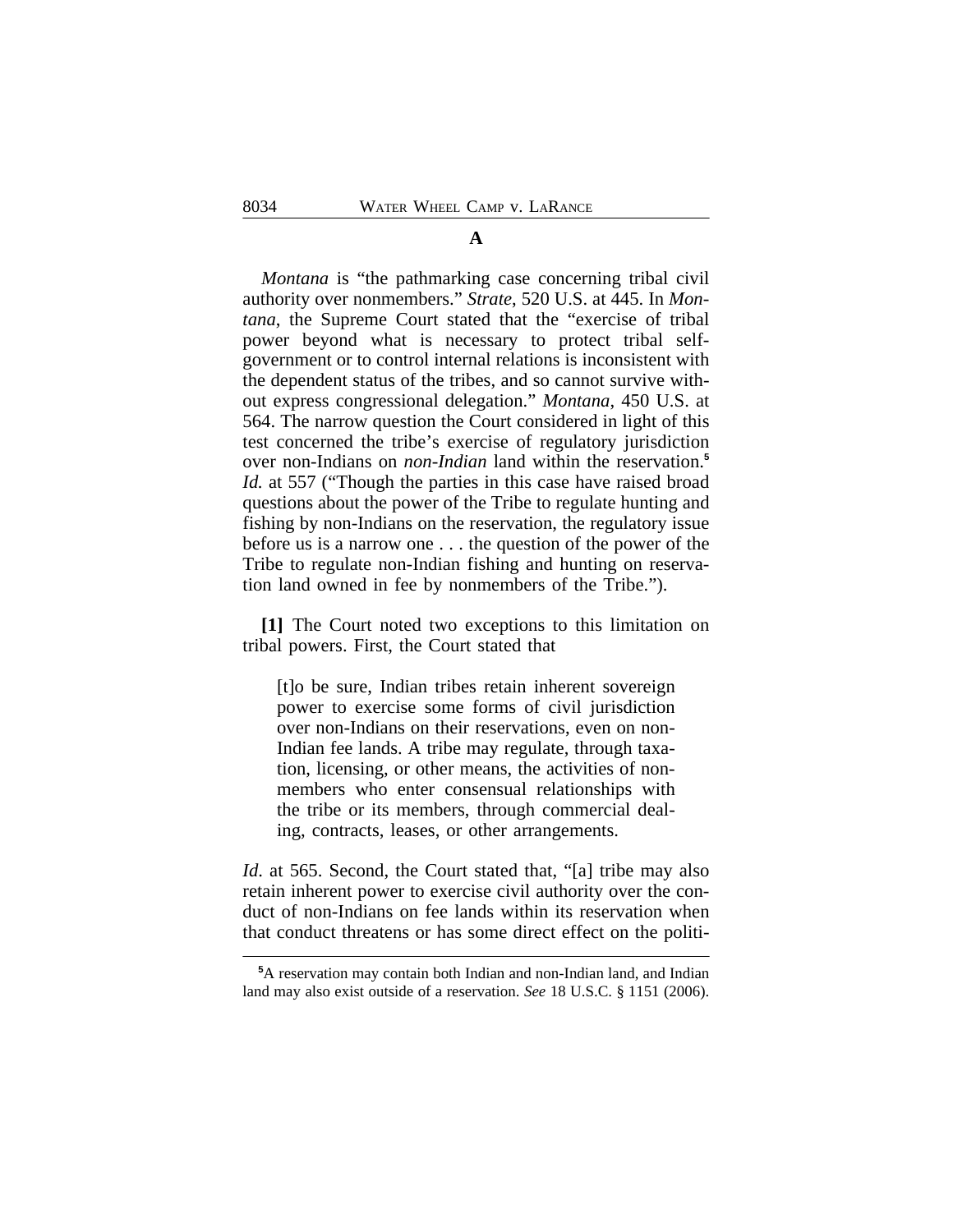cal integrity, the economic security, or the health or welfare of the tribe. *Id.* at 566. These exceptions have come to be known as the two *Montana* exceptions.

Since deciding *Montana*, the Supreme Court has applied those exceptions almost exclusively to questions of jurisdiction arising on non-Indian land or its equivalent. *See analysis infra*. The exception is *Hicks*, discussed in greater detail below, where the Court noted that while land ownership may sometimes be a "dispositive factor" in determining whether a tribe has jurisdiction over a non-Indian, it was not dispositive when weighed against the state's considerable interest in executing a search warrant for an off-reservation crime. *Hicks*, 533 U.S. at 358-60, 363.

Despite the explicitly narrow nature of the question considered in *Hicks*, the district court applied *Montana* to determine whether the CRIT has subject matter jurisdiction over non-Indians Water Wheel and Johnson related to their activities on tribal land within the CRIT reservation. The CRIT and the United States, through its amicus brief, argue that *Montana* does not apply to this case. Their position is that the CRIT's inherent authority to exclude provides regulatory jurisdiction over Water Wheel and Johnson and that there are no competing state interests at play that might otherwise trigger *Montana*'s application. They further suggest that because regulatory jurisdiction exists and neither Congress nor the Supreme Court have said otherwise, the tribal court may also exercise adjudicative jurisdiction. We agree.

As a preliminary matter, we consider the relationship between the tribe's inherent authority to exclude and its authority to exercise jurisdiction. The district court stated, and arguably held despite its footnote indicating otherwise, that a tribe's inherent authority to exclude a non-Indian from tribal land is subject to *Montana*. But the Supreme Court has recognized that a tribe's power to exclude exists independently of its general jurisdictional authority. *See Duro v. Reina*, 495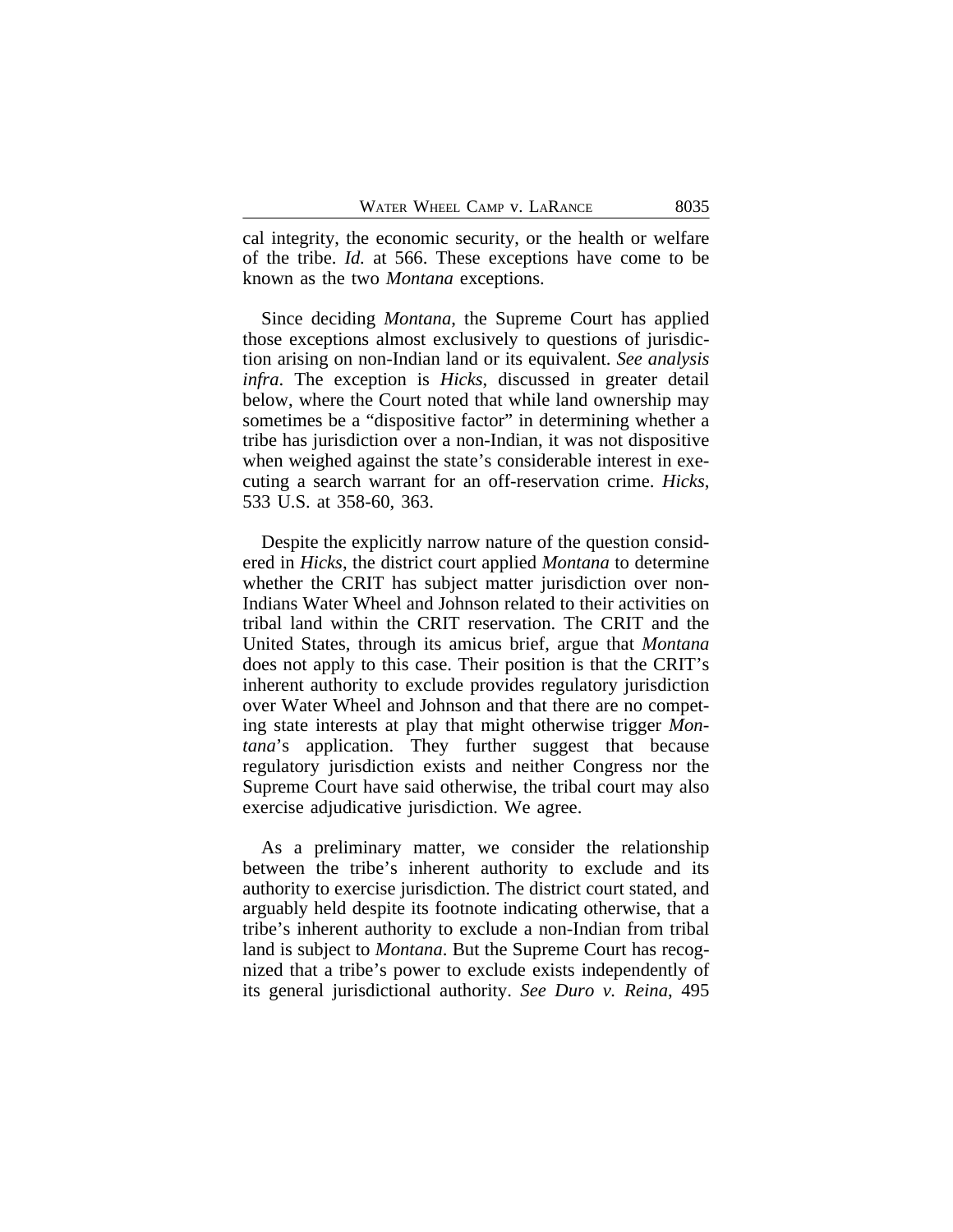U.S. 676, 696-97 (1990) (noting that even where tribes lack criminal jurisdiction over a non-Indian defendant, they "possess their traditional and undisputed power to exclude persons whom they deem to be undesirable from tribal lands. . . . Tribal law enforcement authorities have the power to restrain those who disturb public order on the reservation, and if necessary, to eject them. Where jurisdiction to try and punish an offender rests outside the tribe, tribal officers may exercise their power to detain the offender and transport him to the proper authorities"), *superseded on other grounds by congressional statute*, 25 U.S.C. § 1301.

**[2]** *Montana* limited the tribe's ability to exercise its power to exclude only as applied to the regulation of non-Indians on non-Indian land, not on tribal land. *See Merrion v. Jicarilla Apache Tribe*, 455 U.S. 130, 144-45 (1982) (recognizing a tribe's inherent authority to exclude non-Indians from tribal land, without applying *Montana*); *see also Atkinson Trading Co. v. Shirley*, 532 U.S. 645, 654 (2001) (holding that the Navajo Nation's power to tax, derived in part from its power to exclude, should be considered under *Montana* because, unlike in *Merrion*, the incidence of the tax fell "upon nonmembers on non-Indian fee land"); *Bourland*, 508 U.S. at 689 (noting that *Montana* established that "when an Indian tribe conveys ownership of its tribal lands to non-Indians, it loses any former right of absolute and exclusive use and occupation of the conveyed lands"); *Merrion*, 455 U.S. at 144-45 ("Nonmembers who lawfully enter tribal lands remain subject to the tribe's *power* to exclude them. . . . When a tribe grants a non-Indian the right to be on Indian land, the tribe agrees not to exercise its *ultimate* power to oust the non-Indian as long as the non-Indian complies with the initial conditions of entry." (emphasis in original)); *Montana*, 450 U.S. at 557 (recognizing a tribe's inherent authority to condition the entry of non-Indians on tribal land as a separate matter from whether a tribe may condition the entry of non-Indians on non-Indian land); *Cohen's Handbook of Federal Indian Law* § 4.01[2][e], 220 (Nell Jessup Newton et al. eds., 2005) [here-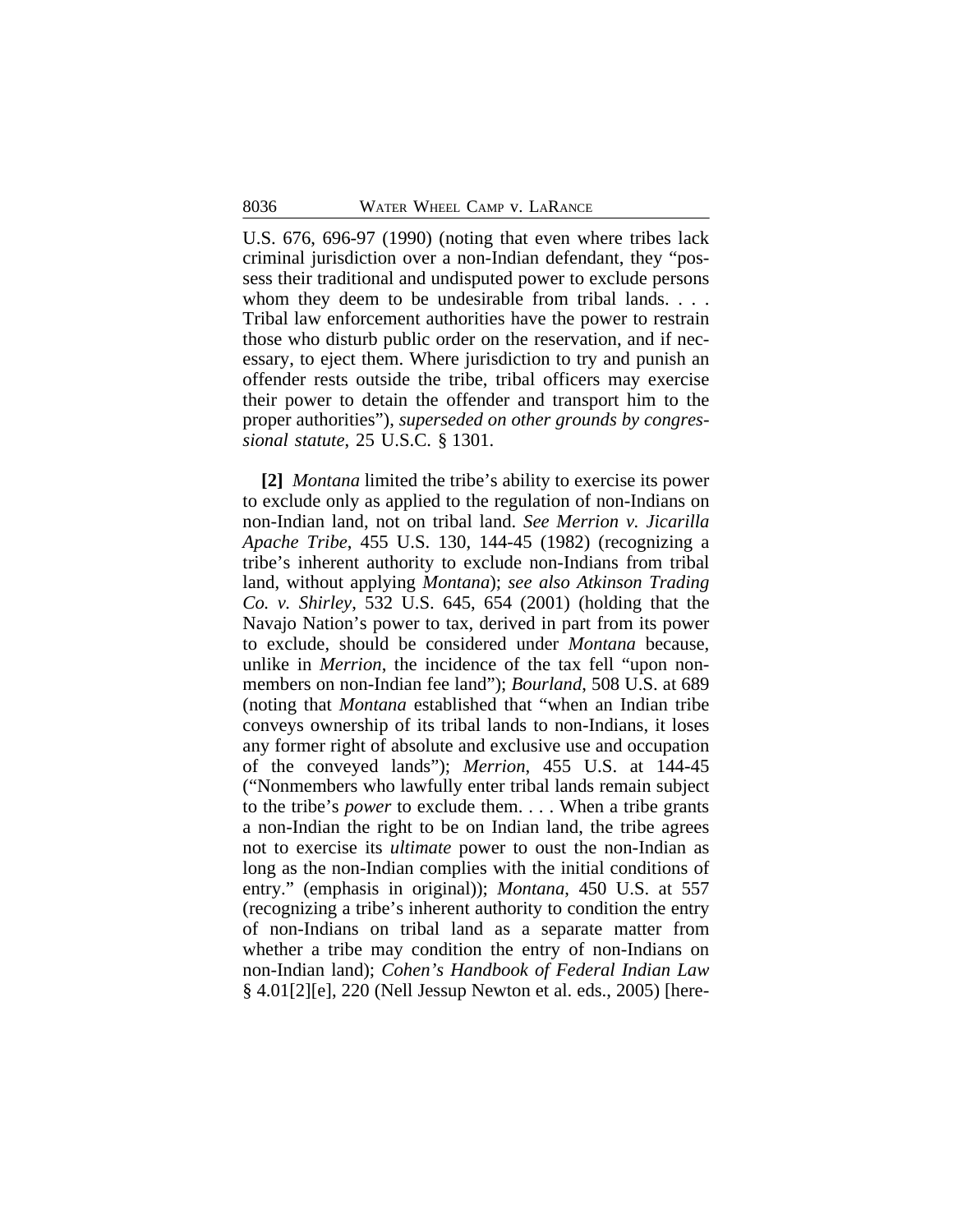inafter *Cohen*] (explaining that "[b]ecause the exclusionary power is a fundamental sovereign attribute intimately tied to a tribe's ability to protect the integrity and order of its territory and the welfare of its members, it is an internal matter over which the tribes retain sovereignty"); *cf. Atkinson Trading Co.*, 532 U.S. 645 (holding that the Navajo Nation's power to exclude did not allow it to tax non-Indians on *non-Indian* fee land (emphasis added)).<sup>6</sup>

Likewise, *Hardin* stated that the tribe's exclusion of a criminal from the reservation "falls within the Tribe's civil powers" and, citing *Montana*, reasoned that the ordinance was necessary for the health and safety of tribal members. *Hardin*, 779 F.2d at 478. The court then cited *Merrion*, 455 U.S. at 144-45 (recognizing a tribe's authority to exert its inherent power of exclusion over a non-Indian on tribal land without applying *Montana*), for the rule that tribes have the power to place conditions on entry and that a non-Indian on tribal land remains subject to the risk that the tribe will exercise its sovereign power of exclusion. *Hardin*, 779 F.2d at 479.

Reading *Hardin* to stand for the proposition that a tribe's inherent power of exclusion is subject to *Montana* would conflict with Supreme

**<sup>6</sup>**To support its conclusion that *Montana* applies to a tribe's inherent authority to exclude persons from tribal land, the district court cited *Plains Commerce Bank v. Long Family Land and Cattle Co., Inc.*, 554 U.S. 316 (2008), and *Hardin v. White Mountain Apache Tribe*, 779 F.2d 476 (9th Cir. 1985). *Plains Commerce Bank* considered a tribe's authority to regulate the alienation of non-Indian land, not the tribe's power to exclude non-Indians from tribal lands or its sovereign interest in managing tribal land. The district court misinterpreted passages from that opinion discussing *Montana*'s treatment of regulations that flow from a tribe's inherent tribal government powers on non-Indian lands to stand for the proposition that a tribe's power to exclude is subject to *Montana*. The case the relevant passage in *Plains Commerce Bank* relies upon demonstrates the error in the district court's analysis. *See* 554 U.S. at 335 (citing *Bourland*, 508 U.S. at 691 n.11). In *Bourland*, the Court recognized that a tribe loses the regulatory authority that implicitly exists through its power to exclude when the land in question ceases to be tribal land, and cited *Montana* as supporting that rule. In other words, loss of the power to exclude implies the loss of the incidental power to regulate non-Indians unless a *Montana* exception applies. Thus, *Plains Commerce Bank* does not support the district court's conclusion that a tribe's right to exclude may be exercised on tribal land only if *Montana* is satisfied.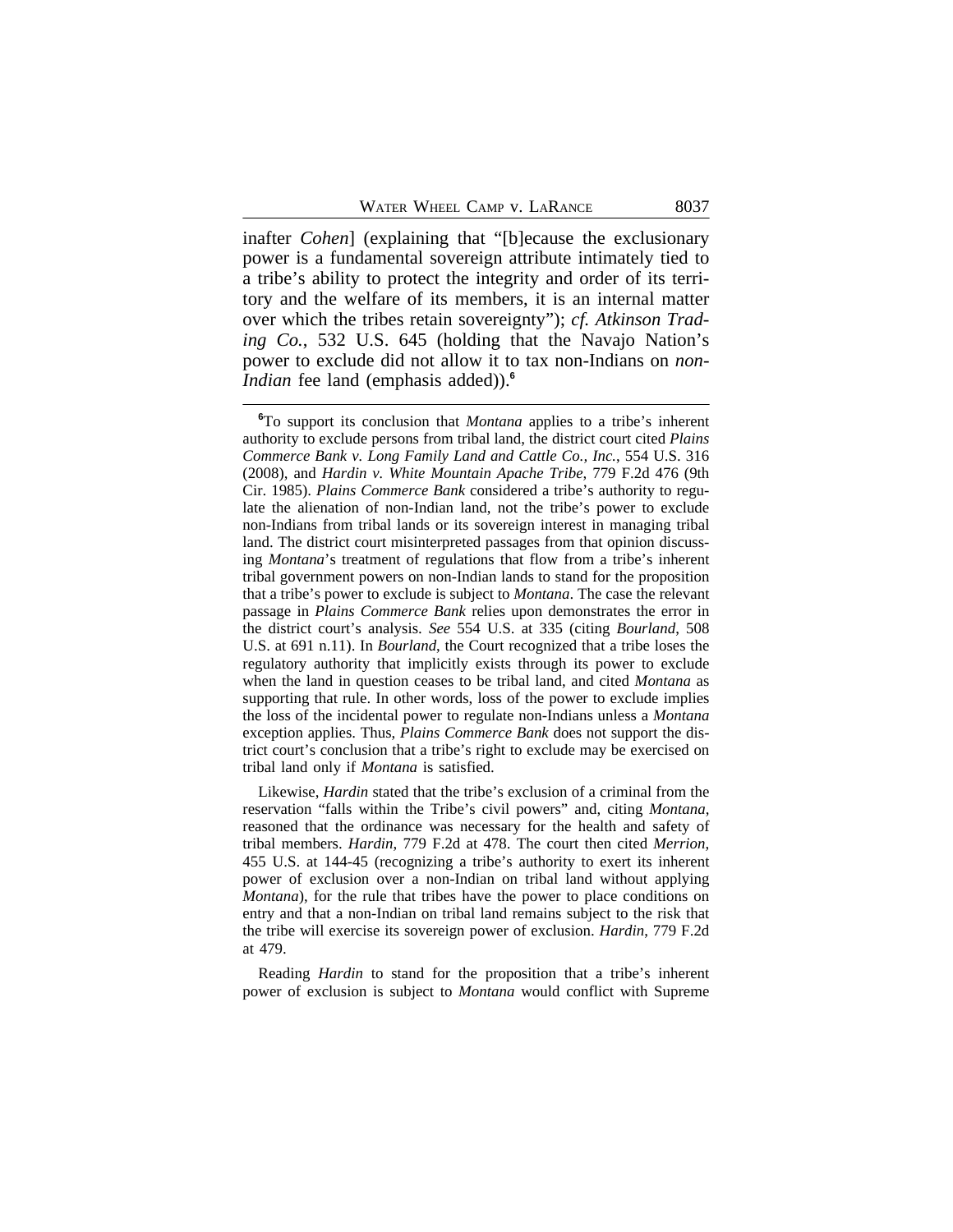**[3]** Here, through its sovereign authority over tribal land, the CRIT had power to exclude Water Wheel and Johnson, who were trespassers on the tribe's land and had violated the conditions of their entry. Having established that the tribe had the power to exclude, we next consider whether it had the power to regulate. The authority to exclude non-Indians from tribal land necessarily includes the lesser authority to set conditions on their entry through regulations. *Merrion*, 455 U.S. at 144 (noting that the power to exclude "necessarily includes the lesser power to place conditions on entry, on continued presence, or on reservation conduct"); *Bourland*, 508 U.S. at 689 (noting that in opening up the Cheyenne Sioux Tribe's tribal lands for public use, Congress "eliminated the Tribe's power to exclude non-Indians from these lands, and with that the incidental regulatory jurisdiction formerly enjoyed by the Tribe"); *id.* at 691 n.11 ("Regulatory authority goes hand in hand with the power to exclude."); *see also Montana*, 450 U.S. at 557 (recognizing a tribe's inherent authority to condition the entry of non-Indians on tribal land through regulations).

As a general rule, both the Supreme Court and the Ninth Circuit have recognized that *Montana* does not affect this fundamental principle as it relates to regulatory jurisdiction over non-Indians on Indian land. *See Bourland*, 508 U.S. at 688-89 (describing *Montana* as establishing that when tribal land is

Court precedent, including the very case *Hardin* cites for support. *Hardin* is best distinguished as considering the narrow question of whether the tribe's ordinance was an impermissible punishment against a non-Indian for a criminal act. The court held the ordinance did not conflict with *Oliphant v. Suquamish Indian Tribe*, 435 U.S. 191 (1978), reasoning that, despite *Oliphant*'s prohibition against tribes asserting criminal jurisdiction over non-Indians, civil jurisdiction remains. *See Hardin*, 779 F.2d at 478-79. *Hardin* referenced *Montana*'s second exception without considering whether it needed to do so, and appears to have cited the case primarily to support its conclusion that despite a lack of criminal jurisdiction, tribes retain some forms of civil jurisdiction over non-Indians. *See id.* at 478.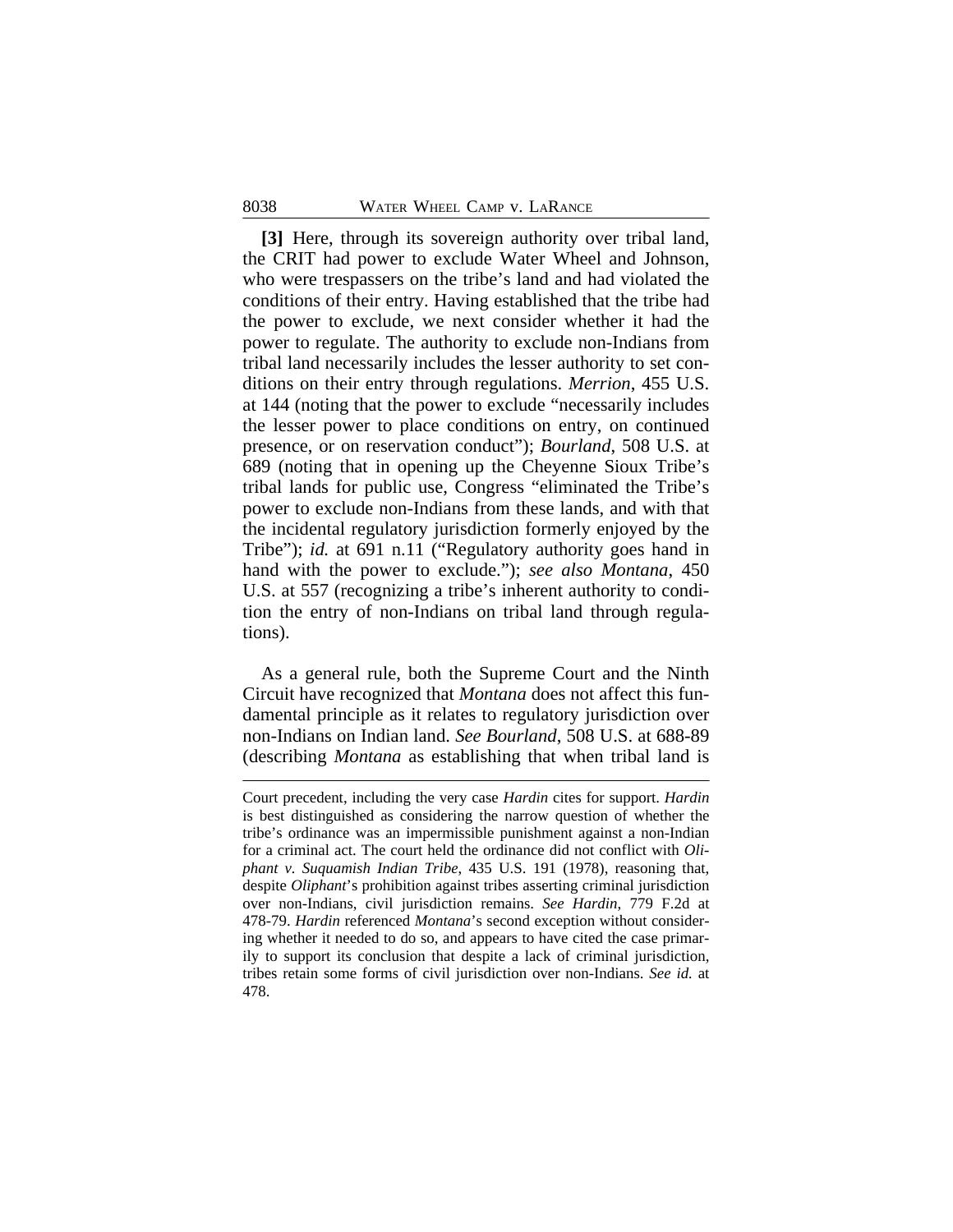converted to non-Indian land, a tribe loses its inherent power to exclude non-Indians from that land and thereby also loses "the incidental regulatory jurisdiction formerly enjoyed by the Tribe"); *see also Merrion*, 455 U.S. at 144-45 (upholding a tribal tax on non-Indians operating a business on tribal land as a condition of entry derived from the tribe's inherent power to exclude, without applying *Montana*); *Strate*, 520 U.S. at 456 (noting that the land in question was equivalent to non-Indian land and that "*Montana*, accordingly, governs this case"); *Mescalero Apache Tribe*, 462 U.S. at 330-31 (determining that *Montana* did not apply to the question of a tribe's regulatory authority over nonmembers on reservation trust land because "*Montana* concerned lands located within the reservation but not owned by the Tribe or its members"); *McDonald v. Means*, 309 F.3d 530, 540 n.9 (9th Cir. 2002) (as amended) (rejecting the argument that *Montana* applies to tribal land because *Montana* limited its holding to non-Indian lands and *Strate* confirmed that limitation); *Burlington N. R. Co. v. Red Wolf*, 196 F.3d 1059, 1062-63 (9th Cir. 1999) ("The threshold question in this appeal is whether *Montana*'s main rule applies, that is, whether the property rights at issue are such that the land may be deemed 'alienated' to non-Indians.").

**[4]** We must therefore conclude that the CRIT's right to exclude non-Indians from tribal land includes the power to regulate them<sup>7</sup> unless Congress has said otherwise, or unless

**<sup>7</sup>**Further bolstering our conclusion that the tribe has regulatory jurisdiction is the fact that this is an action to evict non-Indians who have violated their conditions of entry and trespassed on tribal land, directly implicating the tribe's sovereign interest in managing its own lands. *See Plains Commerce Bank*, 554 U.S. at 334-35 ("By virtue of their incorporation into the United States, the tribe's sovereign interests are now confined to managing tribal land . . . protecting tribal self-government, and controlling internal relations." (internal citations and quotation marks omitted)); *United States. v. Mazurie*, 419 U.S. 544, 557 (1975) ("Thus it is an important aspect of this case that Indian tribes are unique aggregations possessing attributes of sovereignty over both their members and their territory."); *see also Merrion*, 455 U.S. at 145 n.12 (recognizing that a tribe's sovereign power over tribal lands is distinguishable from its power over reservation land generally).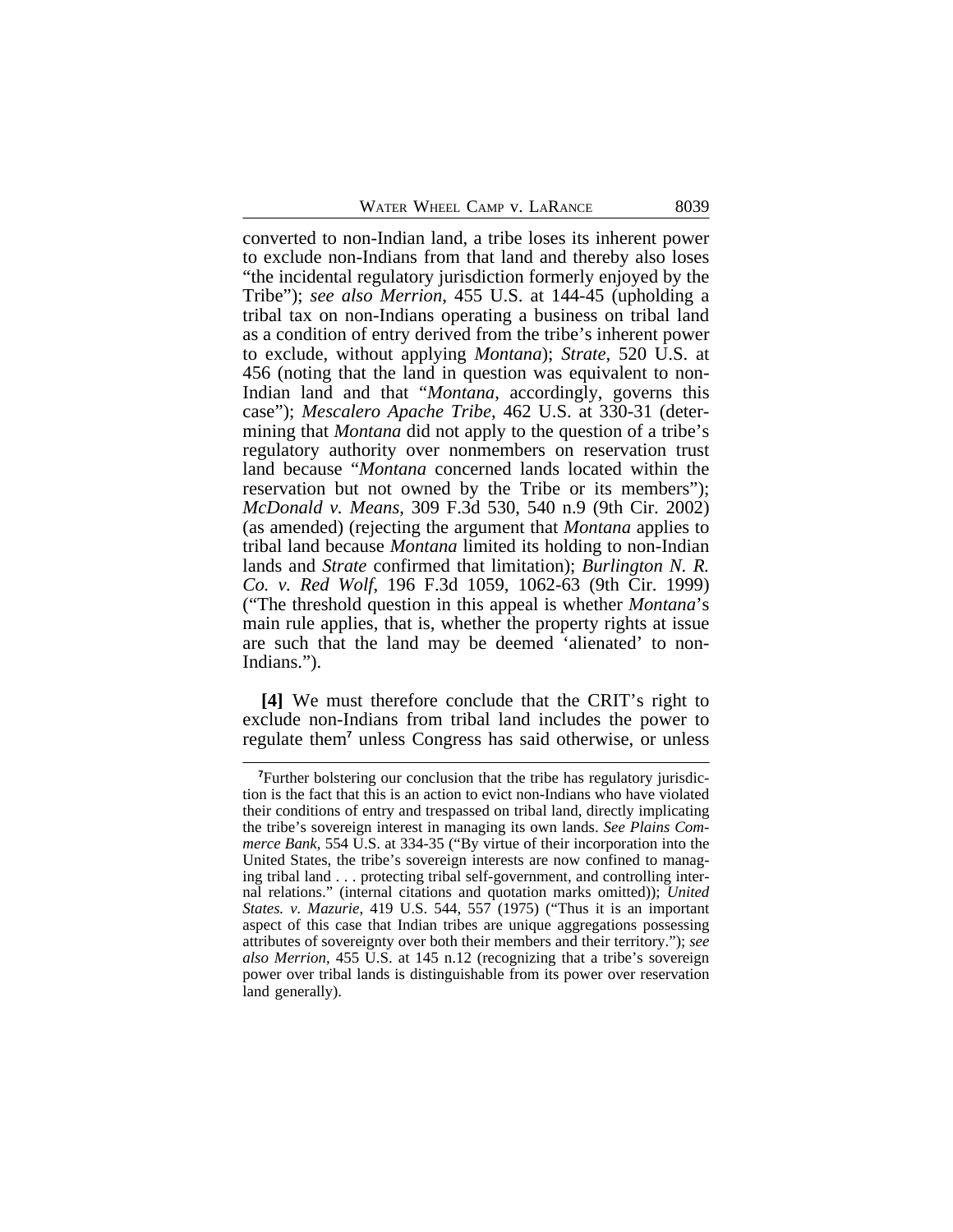the Supreme Court has recognized that such power conflicts with federal interests promoting tribal self government. *Iowa Mut. Ins. Co.*, 480 U.S. at 18 ("Tribal authority over activities of non-Indians on reservation lands is an important part of tribal sovereignty. Civil jurisdiction over such activities presumptively lies in the tribal courts unless affirmatively limited by a specific treaty provision or federal statute." (internal citations omitted)); *Merrion*, 455 U.S. at 146 (noting the "established views that Indian tribes retain those fundamental attributes of sovereignty . . . which have not been divested by Congress or by necessary implication of the tribe's dependent status"); *Santa Clara Pueblo*, 436 U.S. at 56 ("Congress has plenary authority to limit, modify or eliminate the powers of local self-government which the tribes otherwise possess.").

**[5]** We see no evidence of congressional intent to limit the CRIT's regulatory jurisdiction in this instance, and the Supreme Court has on only one occasion established an exception to the general rule that *Montana* does not apply to jurisdictional questions arising from the tribe's authority to exclude non-Indians from tribal land. *See Hicks*, 533 U.S. 353. In *Hicks*, the Court held that where a state has a competing interest in executing a warrant for an off-reservation crime, the tribe's power of exclusion is not enough on its own to assert regulatory jurisdiction over state officers and *Montana* thus applies. *Id.* at 359-60 (rejecting the tribe's argument that it could exercise its regulatory authority over state officers as a condition of entry for purposes of executing a search warrant).

Even though in its analysis the Court interpreted *Montana* broadly as applying to both Indian and non-Indian land, the Court explicitly recognized that in some cases, land ownership "may sometimes be a dispositive factor" in establishing a tribal court's regulatory jurisdiction over non-Indians. *Id*. at 360. *Hicks* expressly limited its holding to "the question of tribal-court jurisdiction over state officers enforcing state law" and left open the question of tribal court jurisdiction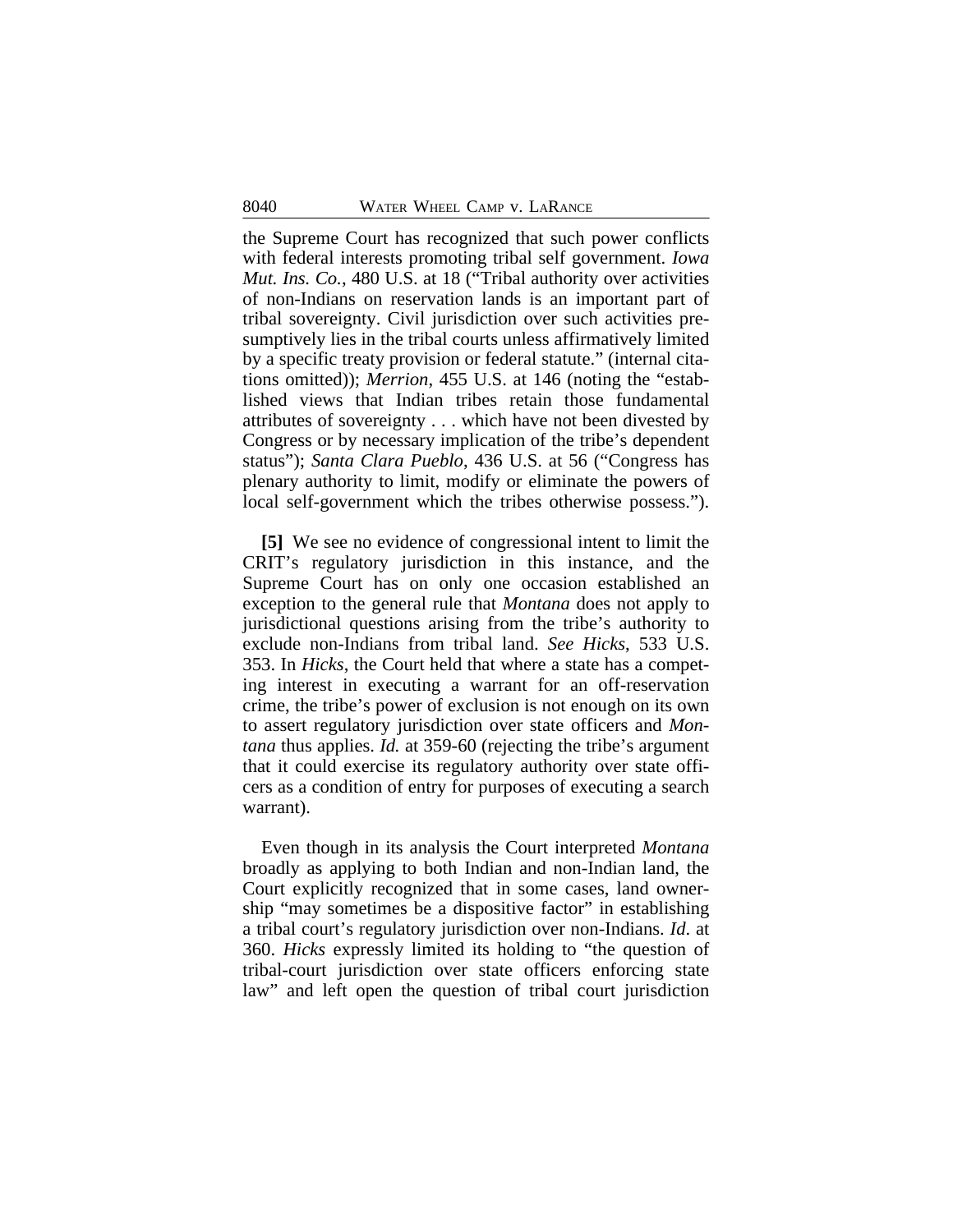over nonmember defendants generally. *Id.* at 358 n.2; *id.* at 371 (noting that the issue being considered concerned "a narrow category of outsiders"). Furthermore, the Court did not overrule its own precedent specifying that *Montana* ordinarily applies only to non-Indian land.

We have recognized the limited applicability of *Hicks*. *See McDonald*, 309 F.3d at 540 n.9 (rejecting the argument that *Montana* should be extended to bar tribal jurisdiction over the conduct of non-Indians on tribal land because doing so would be inconsistent with *Montana*'s narrow holding and "[e]ven if *Hicks* could be interpreted as suggesting that the *Montana* rule is more generally applicable than either *Montana* or *Strate* have allowed, *Hicks* makes no claim that it modifies or overrules *Montana*"); *see also Elliott v. White Mtn. Apache Tribal Court*, 566 F.3d 842, 850 (9th Cir. 2009) (acknowledging "the Supreme Court's instruction that ownership of the land may be dispositive in some cases" concerning the extent of a tribe's regulatory jurisdiction over a non-Indian and explicitly rejecting the argument that *Hicks* forecloses tribal court jurisdiction over non-Indians on tribal land).

**[6]** To summarize, Supreme Court and Ninth Circuit precedent, as well as the principle that only Congress may limit a tribe's sovereign authority, suggest that *Hicks* is best understood as the narrow decision it explicitly claims to be. *See Hicks*, 533 U.S. at 358 n.2. Its application of *Montana* to a jurisdictional question arising on tribal land should apply only when the specific concerns at issue in that case exist. Because none of those circumstances exist here, we must follow precedent that limits *Montana* to cases arising on non-Indian land. Doing otherwise would impermissibly broaden *Montana*'s scope beyond what any precedent requires and restrain tribal sovereign authority despite Congress's clearly stated federal interest in promoting tribal self-government. *See Mescalero Apache Tribe*, 462 U.S. at 335-36 (recognizing that as a "necessary implication" of Congress's broad commitment to further tribal self-government, "tribes have the power to manage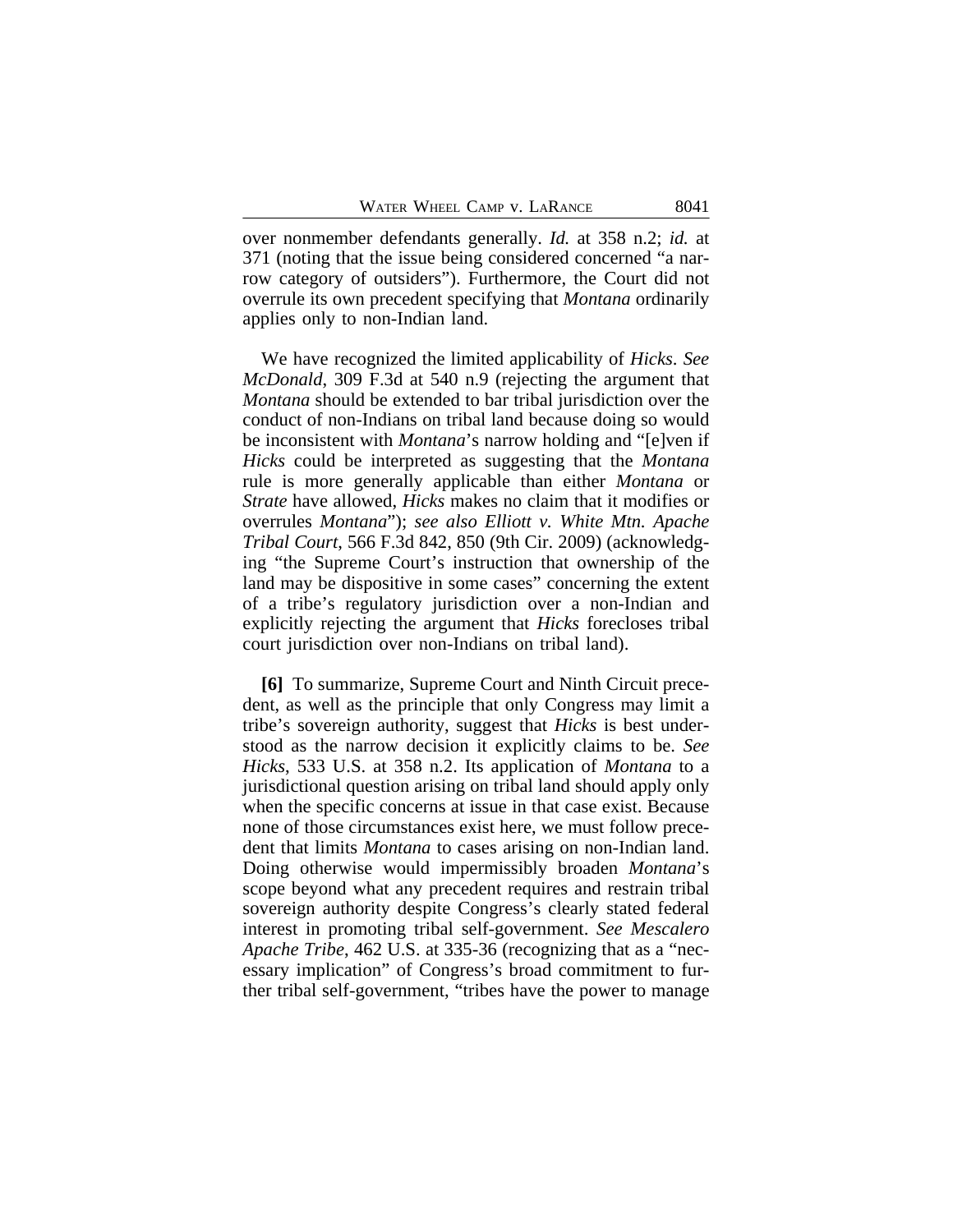the use of [their] territory and resources by both members and nonmembers, to undertake and regulate economic activity within the reservation, and to defray the cost of governmental services by levying taxes" (internal citations omitted)). We therefore hold that the CRIT has regulatory jurisdiction over Water Wheel and Johnson for claims arising from their activities on tribal land, independent of *Montana*.

**[7]** In this instance, where the non-Indian activity in question occurred on tribal land, the activity interfered directly with the tribe's inherent powers to exclude and manage its own lands, and there are no competing state interests at play, the tribe's status as landowner is enough to support regulatory jurisdiction without considering *Montana*. Finding otherwise would contradict Supreme Court precedent establishing that land ownership may sometimes be dispositve and would improperly limit tribal sovereignty without clear direction from Congress.

### **B**

**[8]** Since deciding *Montana*, the Supreme Court has specified limits to the extent of a tribe's adjudicative jurisdiction over non-Indians three times: first in *Strate*, then in *Hicks*, and most recently in *Plains Commerce Bank*. In all three cases, the Court articulated the general rule that a tribe's adjudicative jurisdiction may not exceed its regulatory jurisdiction, and in all three cases the Court found the tribe lacked regulatory, and therefore adjudicative, authority. The Supreme Court has not yet considered the question of adjudicative authority where regulatory jurisdiction exists. However, it is clear that the general rule announced in *Strate*, and confirmed in *Hicks* and *Plains Commerce Bank,* that adjudicative jurisdiction is confined by the bounds of a tribe's regulatory jurisdiction, applies. Beyond that, because the Supreme Court has repeatedly recognized that only Congress may restrict a tribe's inherent sovereignty, we must consider the question of the CRIT's adjudicative jurisdiction without contradicting the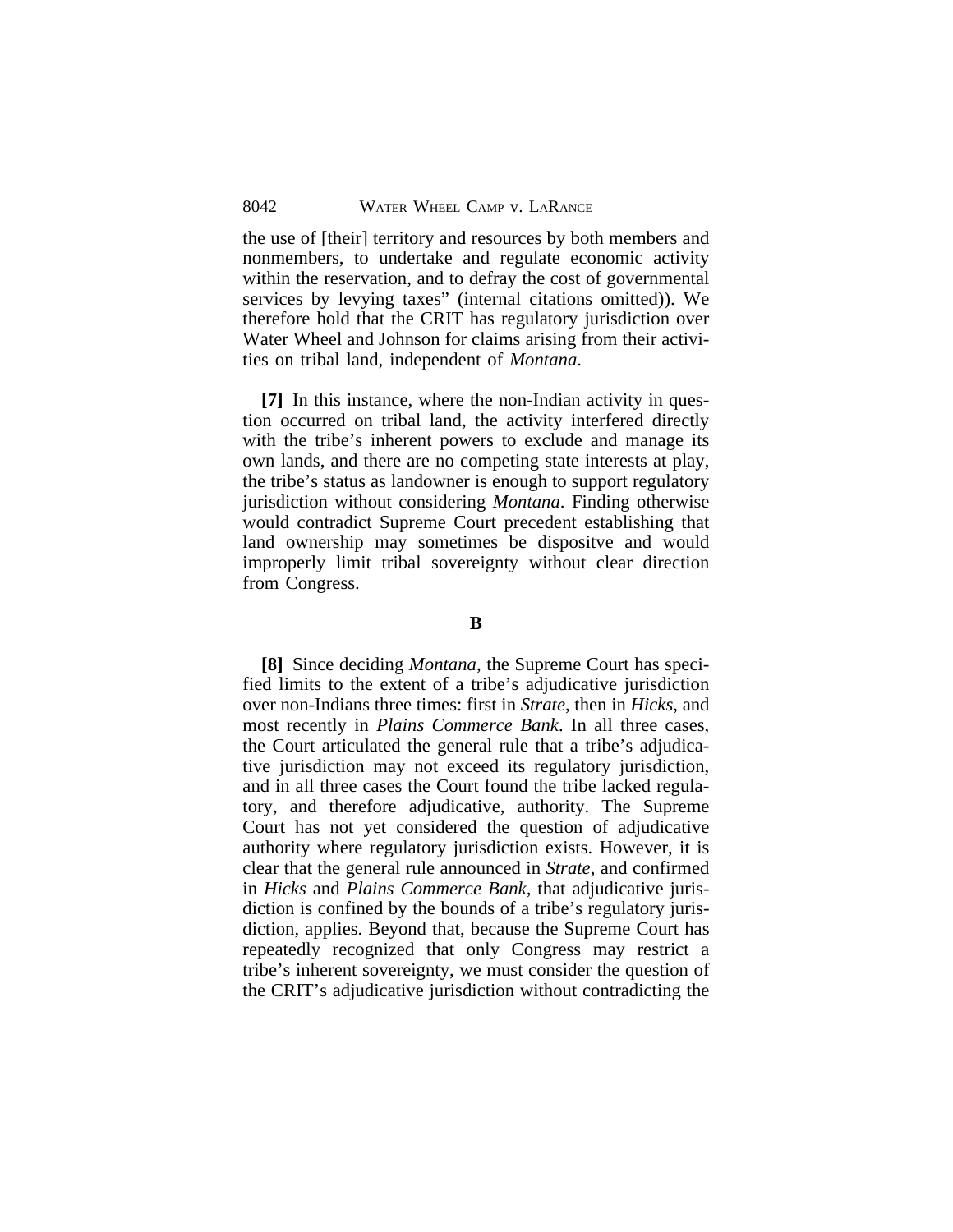rules that have long governed tribes' civil authority over non-Indians on tribal land.

Because the CRIT has regulatory jurisdiction, there is no danger that recognizing adjudicative jurisdiction would conflict with *Strate*, *Hicks*, or *Plains Commerce Bank*. Water Wheel, Johnson, and the district court erroneously point to *Philip Morris USA, Inc. v. King Mountain Tobacco Co., Inc.*, 569 F.3d 932 (9th Cir. 2009), for the proposition that *Montana* applies to questions of a tribe's adjudicative authority. In *Philip Morris* we determined that the Yakama Tribe lacked regulatory, and therefore adjudicative, jurisdiction over non-Indian corporation Philip Morris regarding federal trademark registration. 569 F.3d at 945 (Fletcher, W., J., concurring); *see also id.* at 942.

**[9]** In reaching its conclusion, the panel articulated its understanding of the rules for determining both regulatory and adjudicative jurisdiction. It cited *Hicks*, *Montana*, and *Strate* for the proposition that a tribe's adjudicative authority does not exceed its regulatory authority. *Id.* at 939. It then stated that "[t]he *Montana* framework is applicable to tribal adjudicative jurisdiction, which extends no further than the *Montana* exceptions," *id*, and that "in this circuit, the *Montana* analysis is controlling in tribal jurisdiction cases." *Id.* at 941. But Water Wheel's and Johnsons's suggestion that these statements require us to apply *Montana* to the question of adjudicative jurisdiction is unconvincing when considered against context and controlling precedent.

The majority's statement in *Phillip Morris* that *Montana* applies to questions of adjudicative jurisdiction only aligns with Supreme Court precedent if interpreted as saying that to determine whether adjudicative jurisdiction exists, a court must first determine whether regulatory jurisdiction exists. *See Hicks*, 533 U.S. at 357, 374 (analyzing regulatory jurisdiction first, then determining that because the tribe lacked regulatory jurisdiction it necessarily lacked adjudicative juris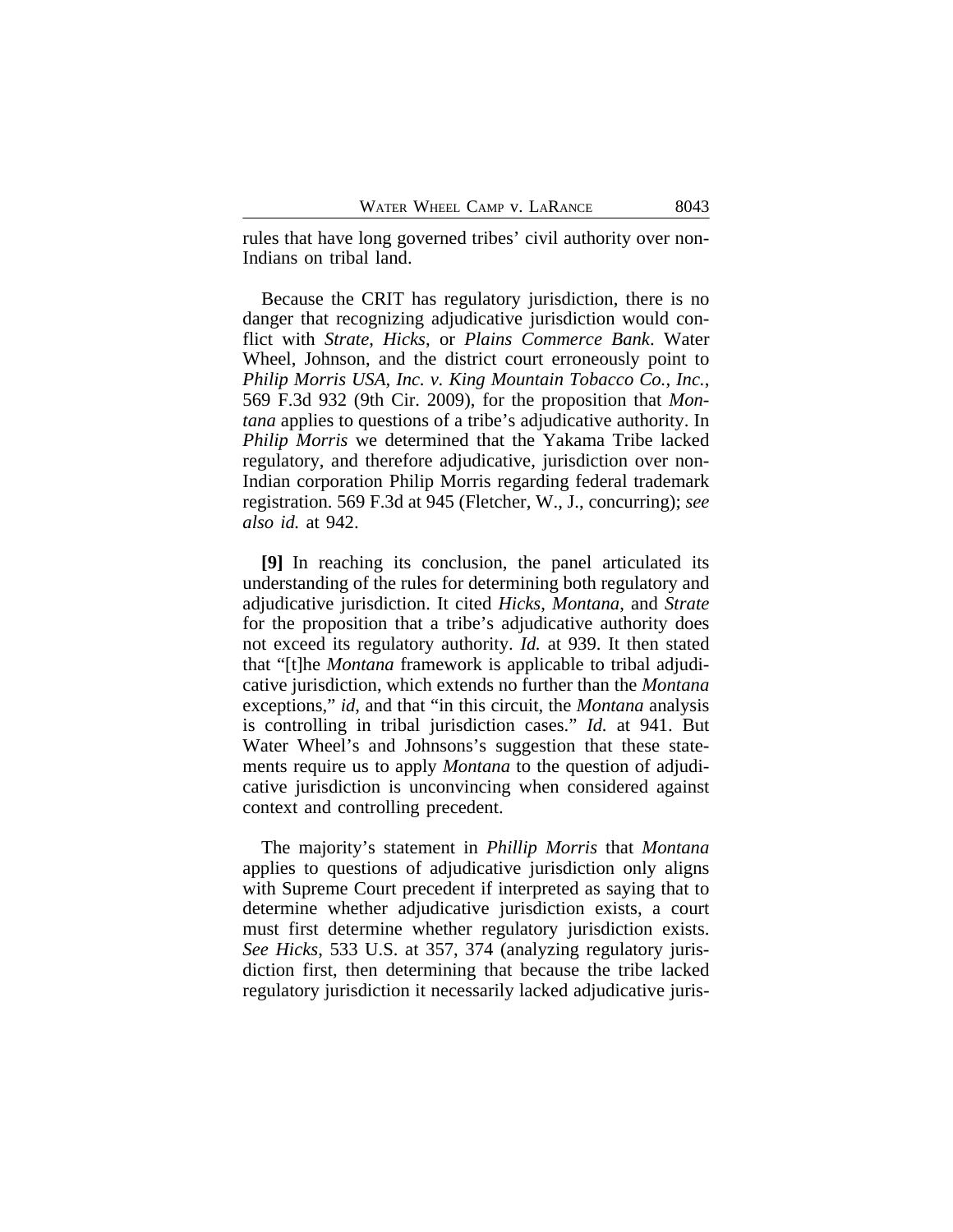diction); *see also Plains Commerce Bank*, 554 U.S. at 330 (holding that "the Tribal Court lacks jurisdiction to hear the Longs' discrimination claim *because the Tribe lacks the civil authority to regulate* the Bank's sale of its fee land." (emphasis added)).

**[10]** Thus, if *Montana* applies to the question of regulatory jurisdiction, it necessarily limits the court's inquiry into adjudicative jurisdiction because the Supreme Court has held that a tribe's adjudicative jurisdiction may not exceed its regulatory jurisdiction. *Philip Morris* did not and could not overrule *McDonald*, where the Ninth Circuit expressly rejected the argument that *Hicks* applies to tribal land outside the specific circumstances that existed in that case, and it could not overrule Supreme Court precedent establishing and confirming the rule that *Montana*'s analysis applies specifically to non-Indian land. For those reasons, *Philip Morris*'s comments regarding jurisdiction are best understood as a reiteration of the Supreme Court's rule that a tribe's adjudicative jurisdiction may not exceed its regulatory jurisdiction.

Furthermore, *Philip Morris* did not involve a question related to the tribe's authority to exclude or its interest in managing its own land. To the contrary, the activity in question occurred off reservation. The tribal court clearly lacked jurisdiction and, arguably, *Montana* did not even apply because there the Court considered a tribe's regulatory jurisdiction over activities on non-Indian fee land within the reservation, not beyond the reservation's borders where the tribe lacked authority to regulate a non-Indian. *Atkinson Trading Co.*, 532 U.S. at 657 n.12 (observing that except in limited circumstances, "there can be no assertion of civil authority beyond tribal lands"); *see Philip Morris*, 569 F.3d at 945-46 (Fletcher, W., J., concurring) (noting that the panel majority's opinion answers a simple and straightforward question with "an extended opinion containing a great deal of dicta").

Because recognizing adjudicative jurisdiction would not conflict with the rule articulated in *Strate*, *Hicks*, and *Plains*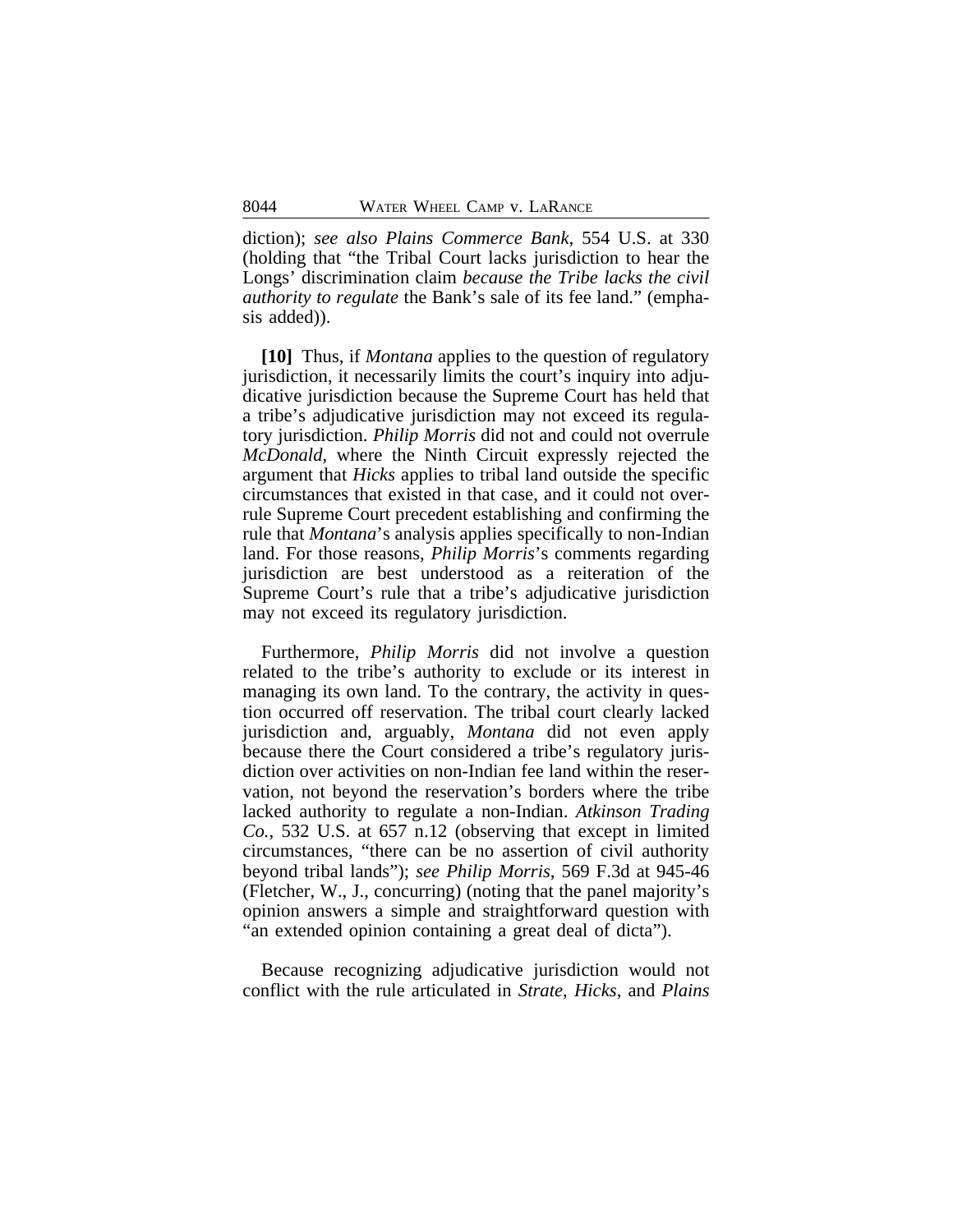*Commerce Bank*, we consider whether recognizing adjudicative jurisdiction would conflict with earlier precedent. Prior to *Hicks*, the general rule for adjudicative authority over the conduct of non-Indians on tribal land was that tribes had jurisdiction. *See Iowa Mut. Ins. Co.*, 480 U.S. at 18 (observing that a tribe's inherent civil jurisdiction over non-Indian activities on the reservation should be presumed unless Congress has said otherwise); *Santa Clara Pueblo*, 436 U.S. at 65 ("Tribal courts have repeatedly been recognized as appropriate forums for the exclusive adjudication of disputes affecting important personal and property interests of both Indians and non-Indians."); *Williams v. Lee*, 358 U.S. 217, 220 (1959) (recognizing the traditional rule that if a crime occurs within a reservation "by or against an Indian, tribal jurisdiction or that expressly conferred on other courts by Congress has remained exclusive," and accordingly upholding exclusive tribal court jurisdiction over an action brought by a non-Indian against an Indian for an on-reservation debt).

The Supreme Court recently reaffirmed those long-standing principles when it recognized the general rule that a tribe has plenary jurisdiction over tribal land until or unless that land is converted to non-Indian land. *See Plains Commerce Bank*, 554 U.S. at 328 ("Our cases have made clear that once tribal land is converted into fee simple, the tribe loses plenary jurisdiction over it."); *see also Bourland*, 508 U.S. at 689 (recognizing that the change in land status from Indian to non-Indian abrogates the tribe's power to exclude and "implies the loss of regulatory jurisdiction over the use of the land by others").

**[11]** Here, the land is tribal land and the tribe has regulatory jurisdiction over Water Wheel and Johnson. While it is an open question as to whether a tribe's adjudicative jurisdiction is equal to its regulatory jurisdiction, the important sovereign interests at stake, the existence of regulatory jurisdiction, and long-standing Indian law principles recognizing tribal sovereignty all support finding adjudicative jurisdiction here. Any other conclusion would impermissibly interfere with the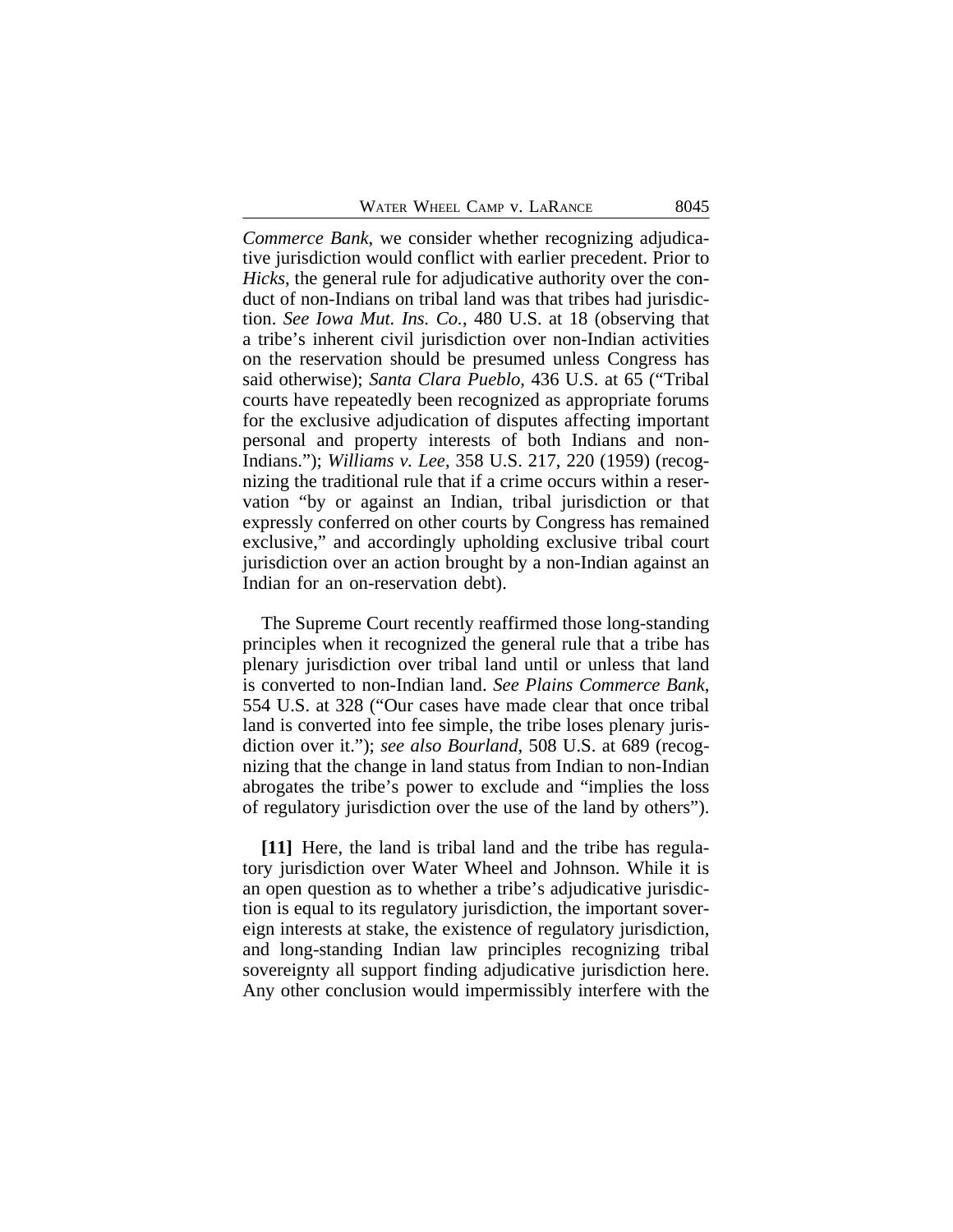tribe's inherent sovereignty, contradict long-standing principles the Supreme Court has repeatedly recognized, and conflict with Congress's interest in promoting tribal selfgovernment. Accordingly, we hold that in addition to regulatory jurisdiction, the CRIT has adjudicative jurisdiction over both Water Wheel and Johnson.**<sup>8</sup>**

**C**

*Montana* does not apply to this case. However, because we disagree not only with the district court's application of the case in the first place, but also with its interpretation of the case as it applies to Johnson, we briefly explain why, even if *Montana* applied, the tribe would have subject matter jurisdiction.

Water Wheel and Johnson propose that *Montana*'s first exception requires a consensual relationship and that the relationship between the defendants and the tribe was not consen-

<sup>&</sup>lt;sup>8</sup>The district court correctly rejected Water Wheel's argument that the CRIT waived tribal jurisdiction. Water Wheel's rights under the lease terminated when it expired in 2007. Nevertheless, the corporation relies on a parsed reading of the lease concerning the Secretary of the Interior's powers to enforce its provisions. The cited language does not constitute a clear and unmistakable waiver of the CRIT's sovereign power. *See Merrion*, 455 U.S. at 148; *Ariz. Public Serv. Co. v. ASPAAS*, 77 F.3d 1128, 1135 (9th Cir. 1995).

Water Wheel also fails in arguing that (1) BIA regulations preclude tribal court jurisdiction and (2) its notice to the BIA of tribal harassment triggered the equivalent of a dispute resolution process that negates the tribe's authority to evict. Nothing in the BIA regulations limits what the tribe can do and the regulations specifically recognize that tribes may invoke remedies available to them under a lease. 25 C.F.R. § 162.619(a)(3). Furthermore, the "extent of the BIA's policing of Indian leases is to ensure that the lessees, whether Indian or non-Indian, fulfill their contractual obligations . . . it has no statutory or regulatory authority to take action against an Indian lessor. Such actions must be brought in tribal or federal court." *Hawley Lake Homeowners' Ass'n v. Deputy Assistant Sec'y*, 13 IBIA 276, 289 (1985).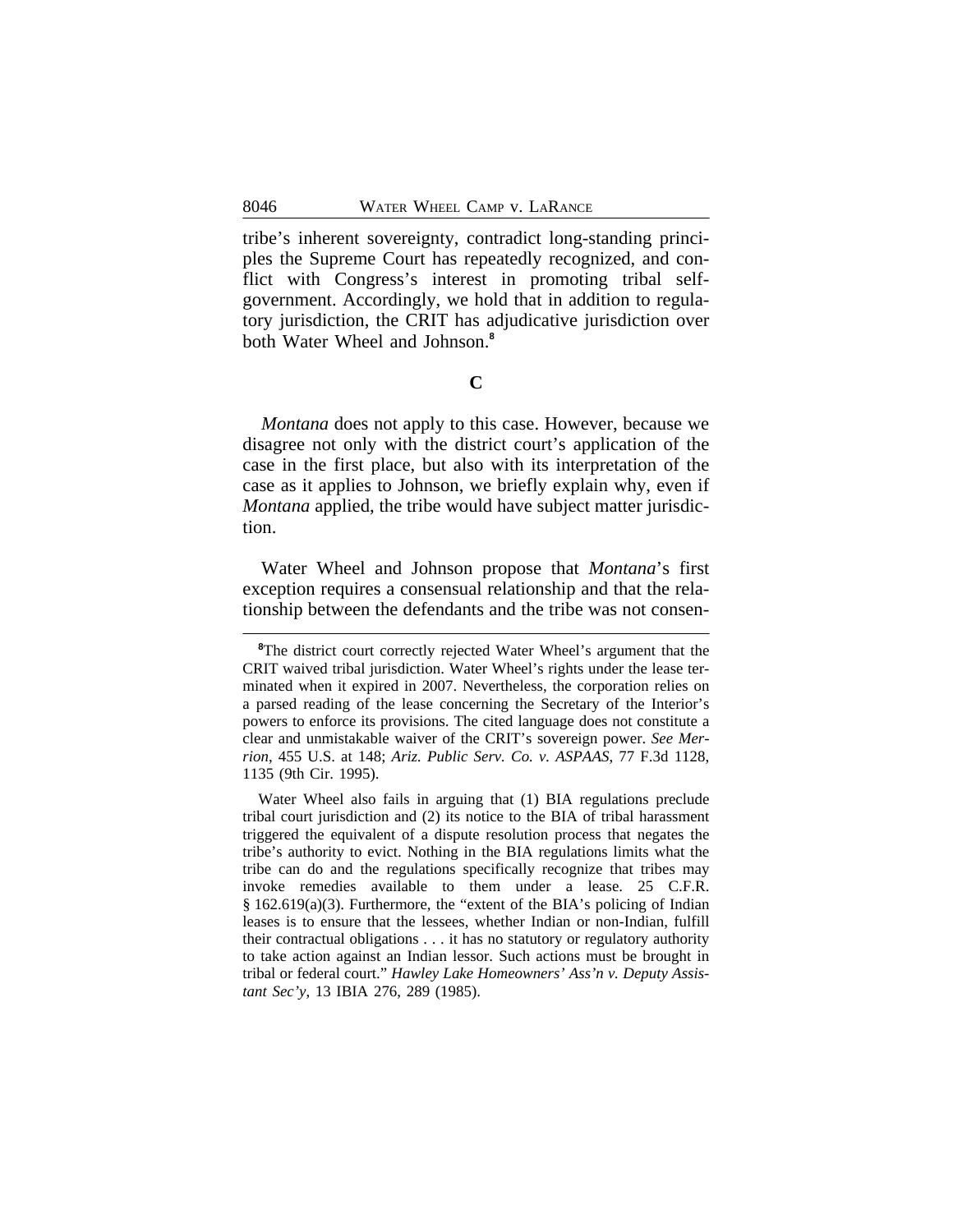sual. They also suggest that we may not consider the second *Montana* exception because the tribe failed to argue that exception before the district court. As an initial matter, we disagree that the tribal parties waived their arguments regarding the second *Montana* exception. They sufficiently preserved both jurisdictional grounds, on which the tribal courts expressly relied in reaching their decisions and which the tribal parties raised in their district court brief. *See O'Rourke v. Seaboard Surety Co.*, 887 F.2d 955, 957 (9th Cir. 1989) ("There is no bright-line rule to determine whether a matter has been properly raised. A workable standard, however, is that the argument must be raised sufficiently for the trial court to rule on it." (internal citations omitted)).

Regarding claims related to Water Wheel, the district court correctly found that the corporation's long-term business lease with the CRIT for the use of prime tribal riverfront property established a consensual relationship and that the tribe's eviction action bears a close nexus to that relationship. The corporation had full knowledge that the leased land was tribal property and that under the lease's terms, CRIT laws and regulations applied to the land and Water Wheel's operations. The tribe clearly had authority to regulate the corporation's activities under *Montana*'s first exception and considering that the business also involved the use of tribal land and that the business venture itself constituted a significant economic interest for the tribe—under the second exception as well. *Montana*, 450 U.S. at 565.

The district court then considered whether Johnson's personal twenty-two-year relationship with the CRIT was subjectively voluntary and consensual under *Montana*'s first exception.**<sup>9</sup>** The court erred in applying a subjective test to the

**<sup>9</sup>**To assess Johnson's subjective understanding of his relationship with the tribe, the district court improperly relied on the Second Declaration of Robert Johnson, which was not before the tribal court. *See Nat'l Farmers Union Ins. Cos. v. Crow Tribe of Indians*, 471 U.S. 845 (1985). Because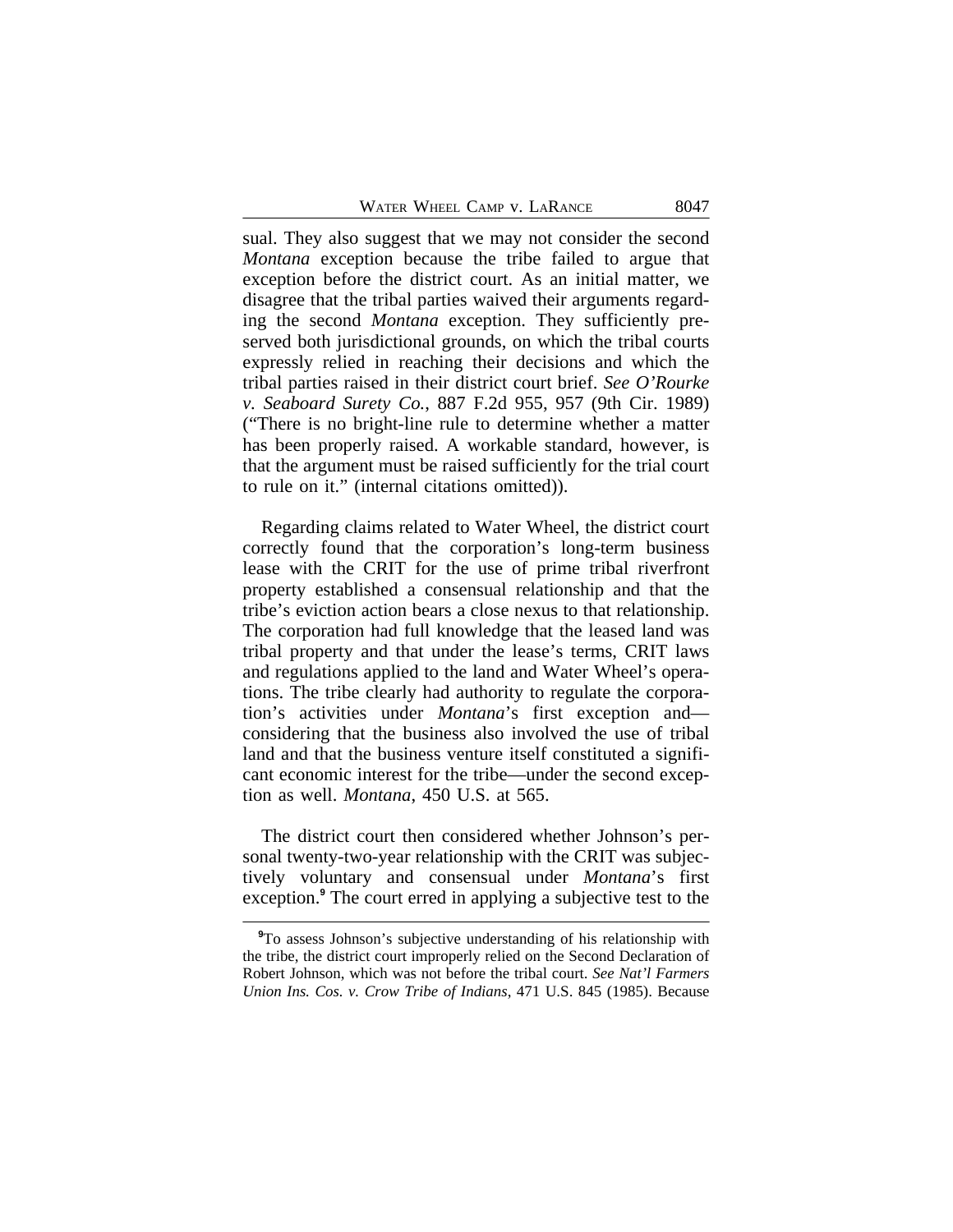question of subject matter jurisdiction, which is not required under *Montana* or its federal common law progeny, and is irrelevant to resolving subject matter jurisdiction over a tort claim. The Supreme Court has indicated that tribal jurisdiction depends on what non-Indians "reasonably" should "anticipate" from their dealings with a tribe or tribal members on a reservation. *Plains Commerce Bank*, 554 U.S. at 338.

Regarding the tribe's regulatory jurisdiction over the breach of contract claim against Johnson personally, Johnson argues the tribe lacks jurisdiction because any relationship he entered into was on behalf of the corporation and not himself. To support his position, Johnson cites *Commodity Futures Trading Commission v. Weintraub*, 471 U.S. 343, 348 (1985) ("As an inanimate entity, a corporation must act through agents."). Outside of the Indian law context, this argument is often couched in terms of the "fiduciary shield rule" doctrine, an equitable doctrine courts sometimes use to insulate corporate employees acting in their official capacities from *personal jurisdiction* in a distant forum. Robert A. Koenig, *Personal Jurisdiction and the Corporate Employee: Minimum Contacts Meet the Fiduciary Shield*, 38 Stan. L. Rev. 813, 813, 818 (1986). In that context, the Supreme Court has rejected mechanical application of the rule and instructed that courts should consider the circumstances to determine whether a defendant should "reasonably anticipate being haled into court" in the forum state. *Calder v. Jones*, 465 U.S. 783, 790 (1984) (quoting *World-Wide Volkswagen Corp. v. Woodson*, 444 U.S. 286, 297 (1980)). Specifically, courts should consider "the relationship among the defendant, the forum, and the litigation." *Keeton v. Hustler Magazine*, *Inc.*,

the district court's review is akin to appellate review of the tribal court record, this was error. *Cf. id.* at 856 ("[T]he orderly administration of justice in the federal court will be served by allowing a full record to be developed in the Tribal Court before either the merits or any question concerning appropriate relief is addressed.").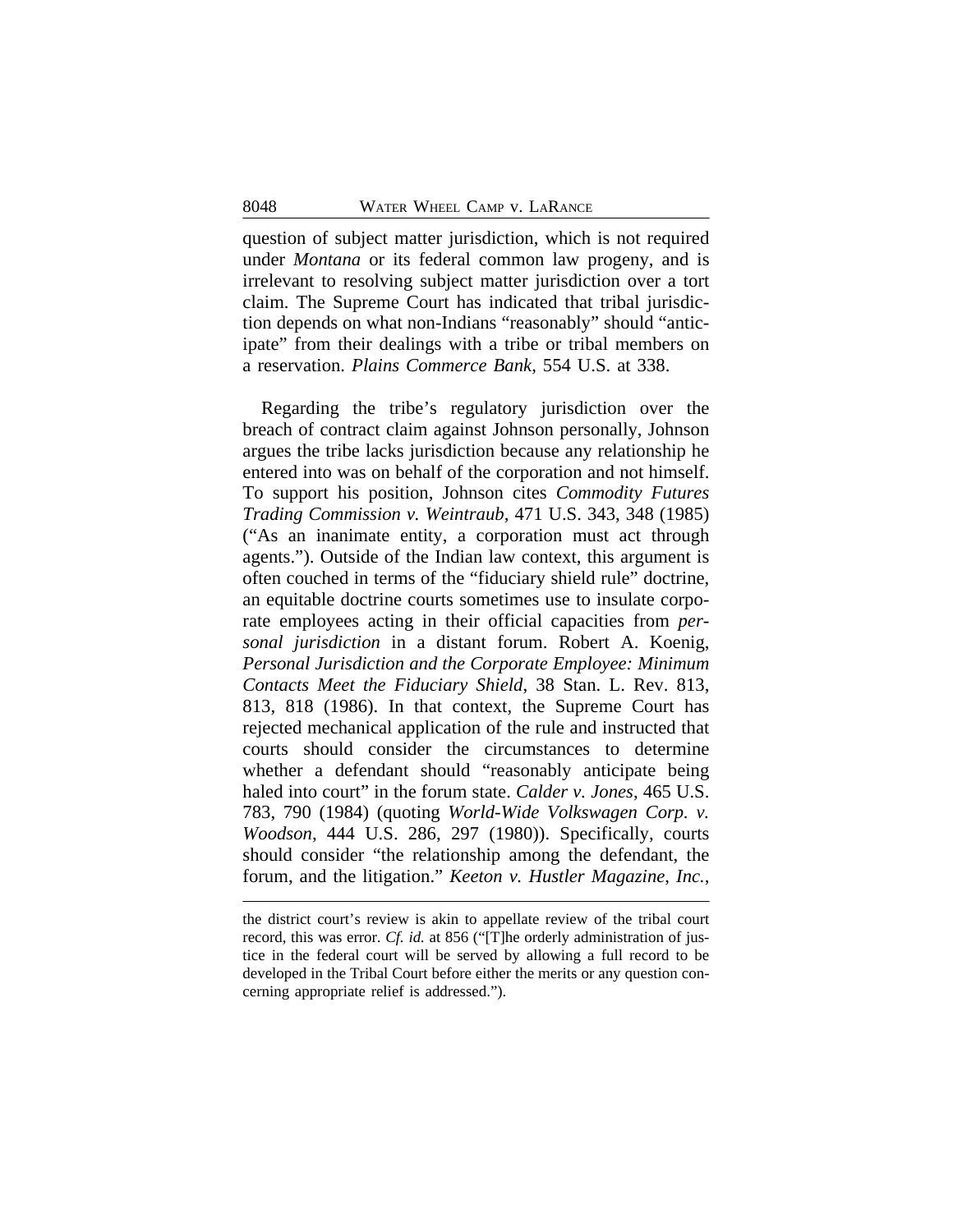465 U.S. 770, 775 (1984) (quoting *Shaffer v. Heitner*, 433 U.S. 186, 204 (1977)).

Subject matter jurisdiction, on the other hand, concerns the authority of a court to hear cases of a particular subject matter and usually has nothing to do with the individual actions of the parties. But under *Montana*'s first exception, a tribe's exercise of subject matter jurisdiction over a non-Indian defendant depends on the existence of a "consensual relationship" between the non-Indian defendant and the tribe or its members. Thus, the nature and extent of an individual defendant's actions come into play.

We have recognized that the "jurisprudential contours of what reasons suffice for the court to disregard the corporate form for jurisdictional purposes are somewhat indistinct." *Davis v. Metro Prods., Inc.*, 885 F.2d 515, 520 (9th Cir. 1989). Nevertheless, we have held that "the corporate form may be ignored" in cases where the corporation is the "alter ego" of the defendant, or where there is an "identity of interests" between the corporation and the individual. *Id.* at 520-21.

In this case, it is a matter of established fact that Johnson was Water Wheel's "alter ego" and, thus, "corporate separateness is illusory." *Katzir's Floor and Home Design, Inc. v. M-MLS.com*, 394 F.3d 1143, 1149 (9th Cir. 2004). Any actions Johnson took on behalf of Water Wheel, he also took on behalf of himself. We therefore consider whether Johnson as an individual entered into a consensual relationship with the tribe, without regard to any protections the corporate form might otherwise offer.

For purposes of determining whether a consensual relationship exists under *Montana*'s first exception, consent may be established "expressly or by [the nonmember's] actions." *Plains Commerce Bank*, 554 U.S. at 337. There is no requirement that Johnson's commercial dealings with the CRIT be a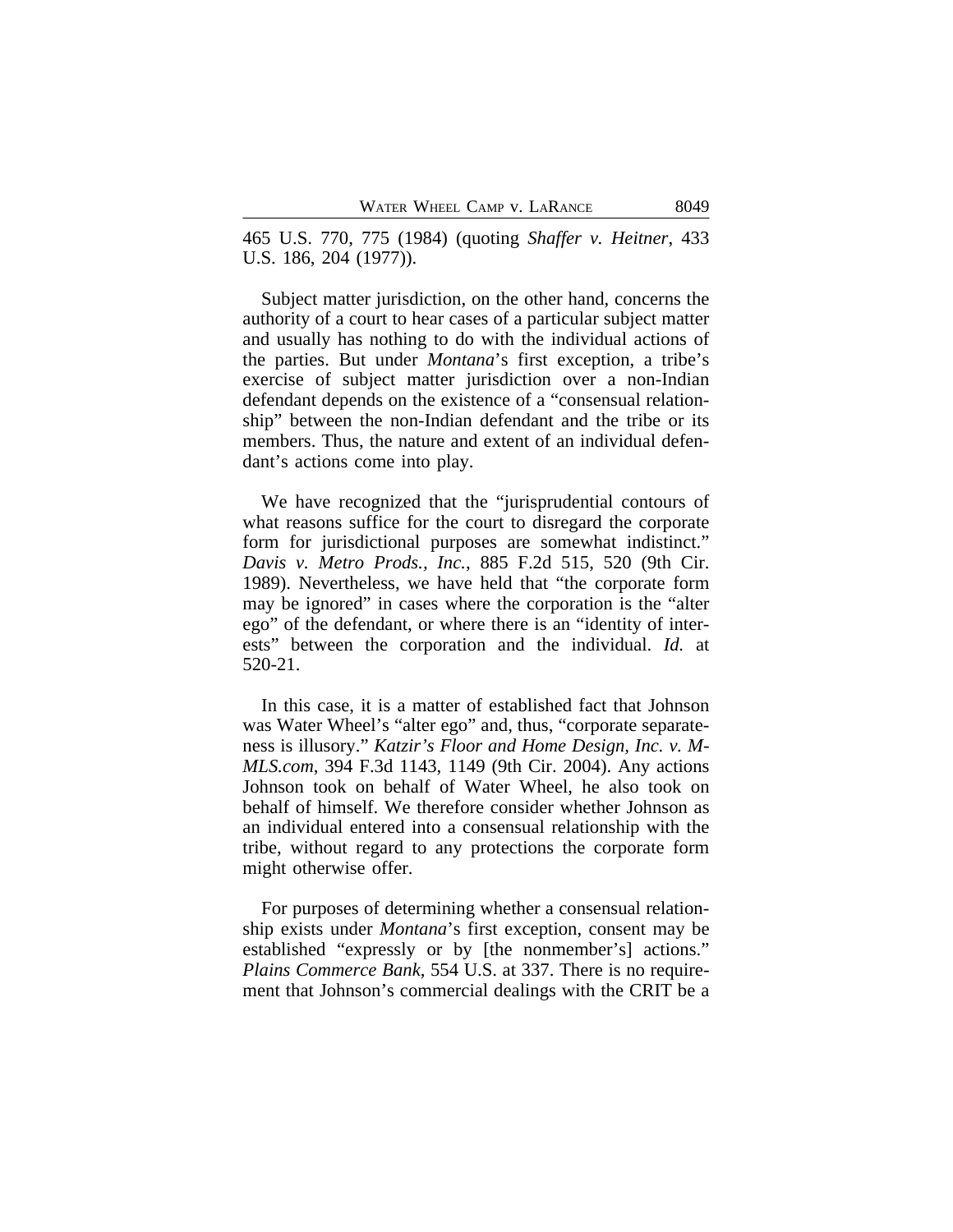matter of written contract or lease actually signed by Johnson. *See Montana*, 450 U.S. at 565 (tribes may regulate the activities of nomembers who enter into "*commercial dealing*, contracts, leases, *or other arrangements*" (emphasis added)). We are to consider the circumstances and whether under those circumstances the non-Indian defendant should have reasonably anticipated that his interactions might "trigger" tribal authority. *Id.* at 338.

Johnson owned and operated Water Wheel on tribal land for more than twenty years and had extensive dealings with the CRIT before the lease expired. Additionally, Johnson was on notice through the leases's explicit terms that Water Wheel, its *agents*, and employees were subject to CRIT laws, regulations, and ordinances. These facts adequately support the tribal court's conclusion that Johnson had entered into a consensual relationship with the tribe and could reasonably anticipate that the tribe would exercise its jurisdictional authority. Johnson's subjective beliefs regarding his relationship with the tribe do not change the consensual nature of that relationship for purposes of regulatory jurisdiction. Moreover, the tribe's claims for unpaid rent and related damages arose directly from this relationship.

As noted above, the commercial dealings between the tribe and Johnson involved the use of tribal land, one of the tribe's most valuable assets. Thus, if *Montana* applied to the breach of contract claim, either exception would provide regulatory jurisdiction over Johnson.

As for the trespass claim, there is no legal or logical basis to require a consensual relationship between a trespasser and the offended landowner. This is particularly true when the trespass is to tribal land, the offended owner is the tribe, and the trespasser is not a tribal member. *Merrion*, 455 U.S. at 144. If tribes lacked authority to evict holdover tenants and their agents, tribes would be discouraged from entering into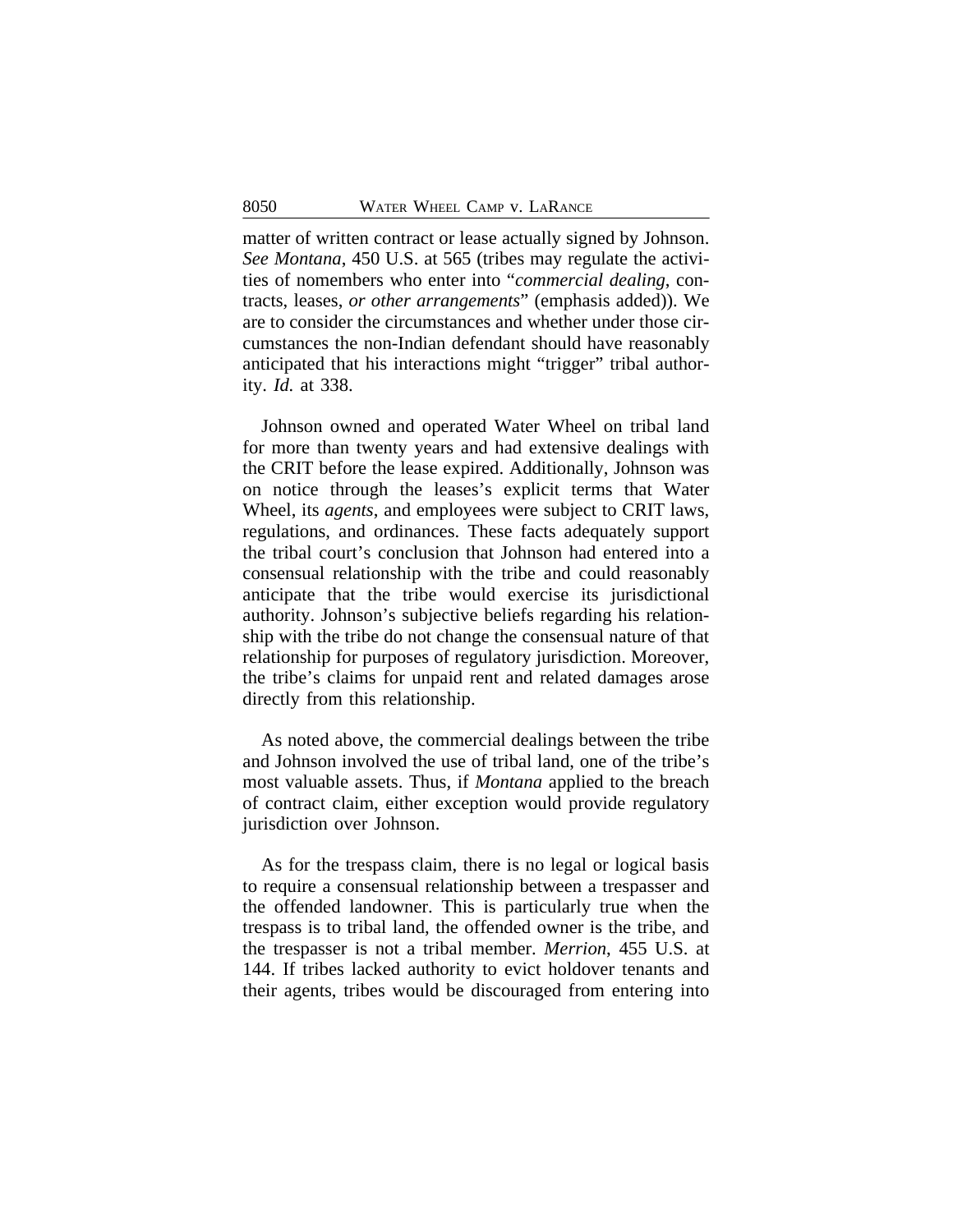financially beneficial leases with nonmembers for fear of losing control over tribal land.

Evaluating the trespass claim under *Montana*'s second exception, unpaid rent and percentages of the business's gross receipts here totaled \$1,486,146.42 at the time of the tribal court's judgment. Johnson's unlawful occupancy and use of tribal land not only deprived the CRIT of its power to govern and regulate its own land, but also of its right to manage and control an asset capable of producing significant income. Thus, in addition to the tribe's undisputed authority to eject trespassers from its own land, *Montana*'s second exception would provide regulatory jurisdiction.

**[12]** Our analysis of adjudicative jurisdiction, *see supra* Part III.B, applies once regulatory jurisdiction is established under *Montana*, and, accordingly, the tribe would have both regulatory and adjudicative jurisdiction over Water Wheel and Johnson even if *Montana* applied.

#### **IV**

**[13]** To exercise civil authority over a defendant, a tribal court must have both personal jurisdiction and subject matter jurisdiction. *See* 18 William Meade Fletcher, *Fletcher Cyclopedia of the Law of Corporations* § 8644.50 (rev. perm. ed., 2006) ("Personal jurisdiction is, of course, distinguishable from subject matter jurisdiction."); *see also Cohen* § 7.02[2], 604 ("For a tribal court to hear a case, it must have not only subject matter jurisdiction under both tribal and federal law, but also personal jurisdiction over the defendant."). One of the most "firmly established principles of personal jurisdiction" is that personal jurisdiction exists over defendants physically present in the forum state. *Burnham v. Superior Court*, 495 U.S. 604, 610 (1990). In-state personal service also serves as a basis for personal jurisdiction. *Id.* at 615-16.

**[14]** Johnson lived on tribal land, which on its own serves as a basis for personal jurisdiction. Additionally, he was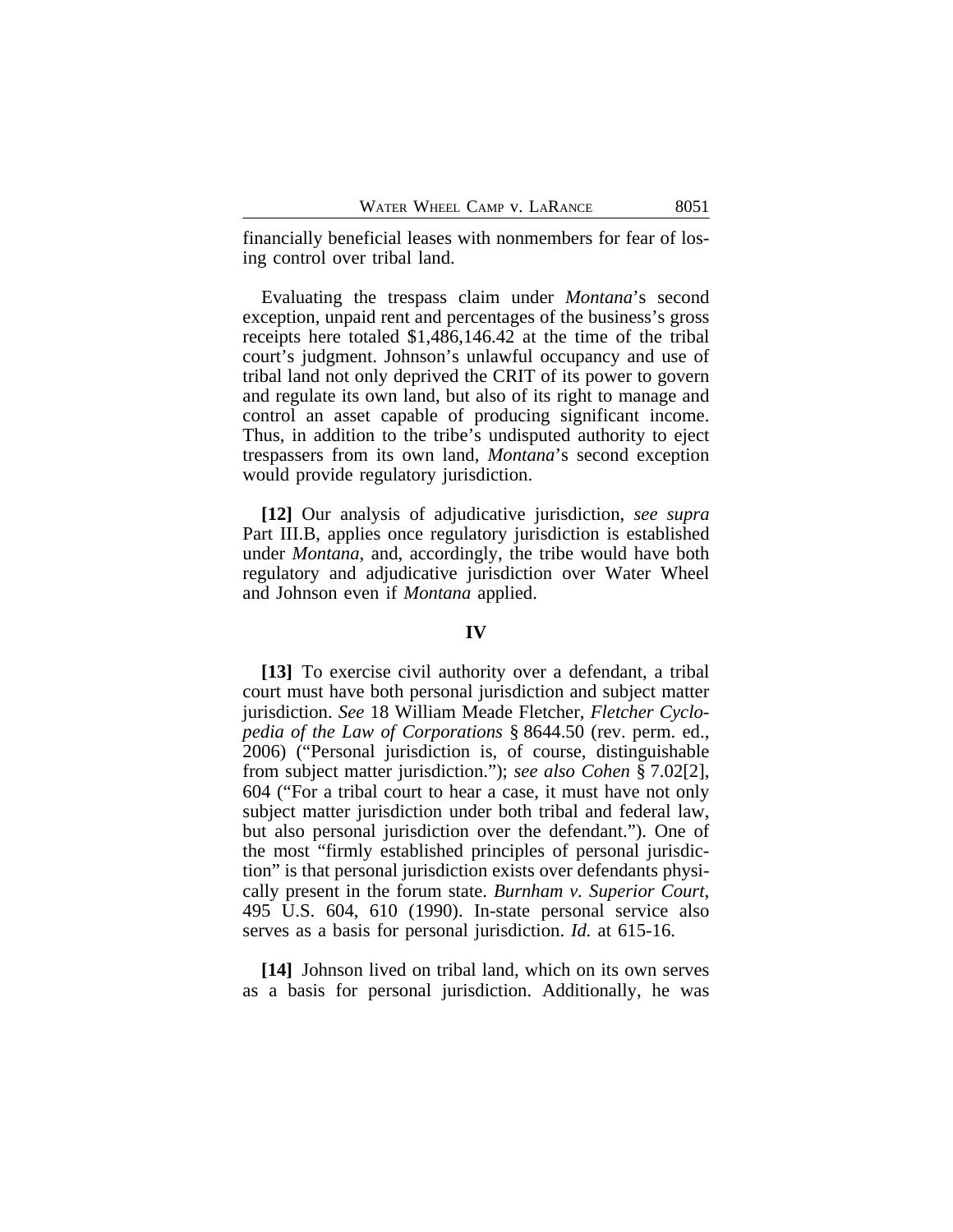served with tribal process at the Water Wheel location on tribal land, and that service within the tribal court's territorial jurisdiction is also sufficient to confer personal jurisdiction. We therefore hold that the tribal court has personal jurisdiction over Johnson.

To the extent Johnson argues that the fiduciary shield rule prevents the tribal court from exercising personal jurisdiction over him, his argument fails. Assuming the fiduciary shield rule applies to defendants present in the forum state, it would not protect Johnson, an "alter ego" to Water Wheel. *See Katzir's Floor & Home Design, Inc.*, 394 F.3d at 1149; *see also Keeton*, 465 U.S. at 781 n.13 ("[W]e today reject the suggestion that employees who act in their official capacity are somehow shielded from suit in their individual capacity. . . . Each defendant's contacts with the forum State must be assessed individually.") (citing *Calder*, 465 U.S. at 790). Furthermore, courts have held that jurisdiction over a corporate agent is proper where the agent was not faithfully pursuing corporate interests. *See* Koenig, *supra*, at 824-25.

Absent the fiduciary shield, a court may exercise personal jurisdiction over a defendant where that defendant has sufficient minimum contacts with the forum state such that the suit does not offend "traditional notions of fair play and substantial justice." *Int'l Shoe Co. v. Washington*, 326 U.S. 310, 316 (1945). In his role as president and owner of the corporation, Johnson failed to pay rent and receipts owed to the tribe pursuant to the lease and failed to surrender the property peacefully. He also failed to adhere to corporate formalities in that he had, among other things, commingled personal and business funds, failed to maintain separate financial records, and borrowed and used Water Wheel funds for his personal use and the use of third persons, instead of paying the CRIT.

Johnson had notice through the lease that, as an agent of Water Wheel, he was subject to CRIT laws, regulations, and ordinances. He lived and operated a business on the tribe's